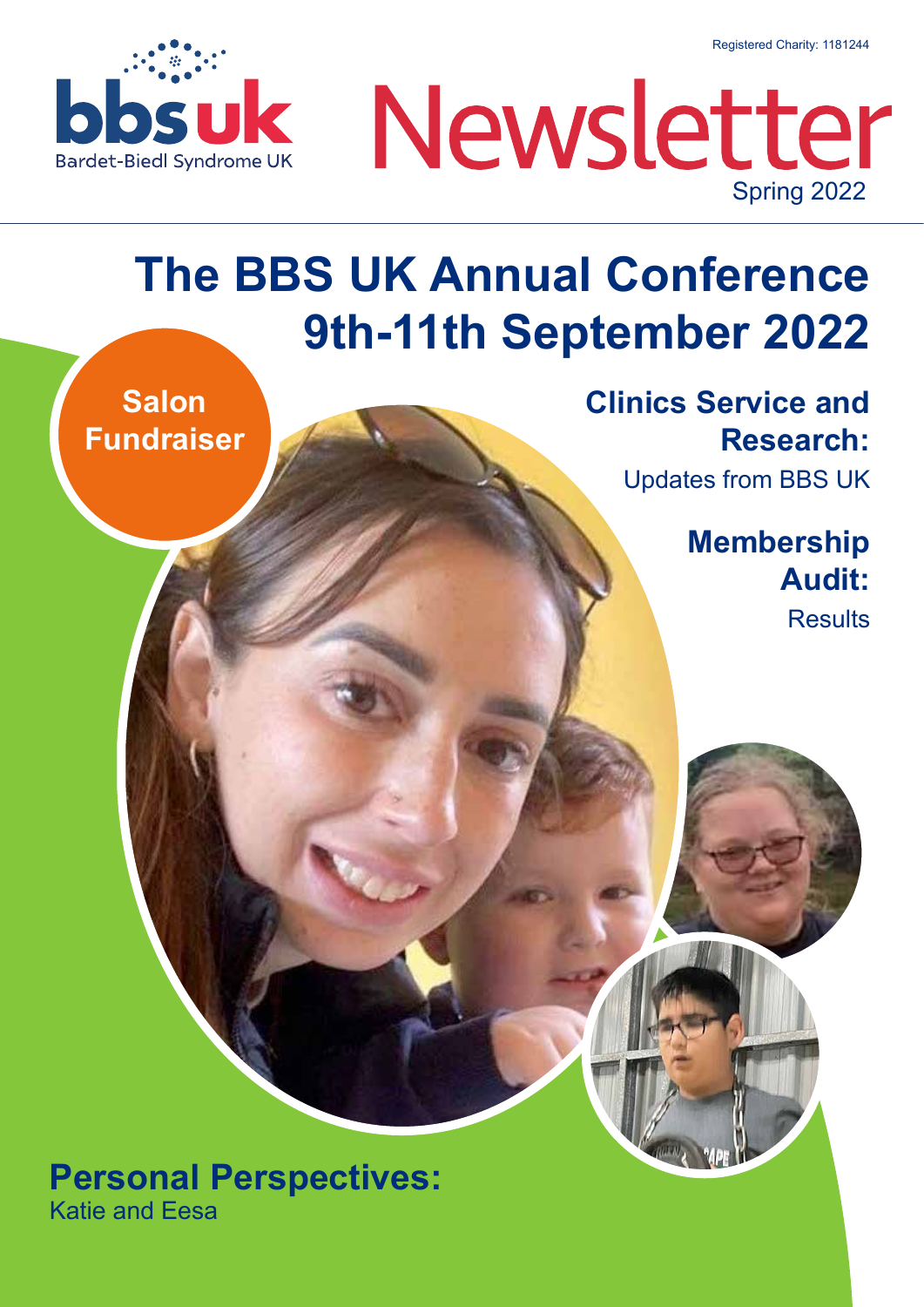

- **2** Foreword
- **3** Conference 2022
- **4** Chris Humphreys Memorial Fund
- **5** BBS UK Regional Group (Ireland)
- **7** BBS Multi-Disciplinary **Clinics**
- **8** 2021 Membership Audit: **Results**
- **10** Fundraising Round-Up
- **12** Diet and Exercise
- **14** A Personal Perspective: Katie Oates
- **15** Slimming World
- **16** Sensing Nature
- **17** The Benefits of Exercise for Our Brains
- **18** Couch to 5K
- **19** Useful Resources
- **20** A Personal Perspective: Eesa
- **21** My Love Affair Starts With the Orbit
- **23** Introducing...
- **24** A Review of BBS Research: 2021
- **26** Birmingham Sight Village Information & Technology Event 2021
- **27** IT Equipment Fund Success!
- **27** BBS Global Day
- **28** Contact Details

The views and opinions expressed in this newsletter are those of the authors of the articles. They do not necessarily express the views and policy of BBS UK.

Whilst every effort is made to check the accuracy of information reproduced, readers are advised to check with the original source before acting on it.



### **Foreword**

**Welcome to the 2022 Spring Newsletter. It certainly feels like it has been a long winter but the arrival of spring brings with it a sense of optimism and the prospect of a return to some sort of normality, after a very challenging time for us all.**

On behalf of all of us at BBS UK, I'd like to wish a Happy Easter to those of you who will be celebrating it.



Over recent months, BBS UK has been busy and the staff team has been expanding. We're delighted to welcome Laura Davis and Shirin Memi to the BBS Support Clinic team and Leonie Hudson, as Admin, Engagement and Events Co-ordinator. I know they look forward to meeting you all and getting to know you. You can read their introductions in this newsletter and I'm sure you'll join me in warmly welcoming them to the team.

As the charity continues to grow in line with demand for its services, we are looking for volunteers to offer their skills and expertise on an ad hoc basis. If you would like to volunteer your professional expertise, please email admin@bbsuk.org.uk.

I'm pleased to say that it has also been a busy time for fundraising; you can read more about this in Christine's fundraising round up and I would personally like to thank you all for your fundraising efforts. As you know, our charity relies on donations and funding to provide the many services that we offer for members and their families.

I expect that many of us are looking forward to the return of our face to face conference in September where we will be back in our old familiar 'home' of the Hilton Hotel in Northampton. The BBS UK team are already working hard behind the scenes to ensure a fantastic and varied conference programme.

Conference is a wonderful opportunity to meet and socialise with other families who truly know what it's like to live with the syndrome, and to hear from expert speakers and attend the various workshops. I look forward to seeing and chatting with many of you there.

As always, please keep in touch with us, and with each other.

Happy reading!

#### **Laura Dowswell**

Chair of the BBS UK Board of Trustees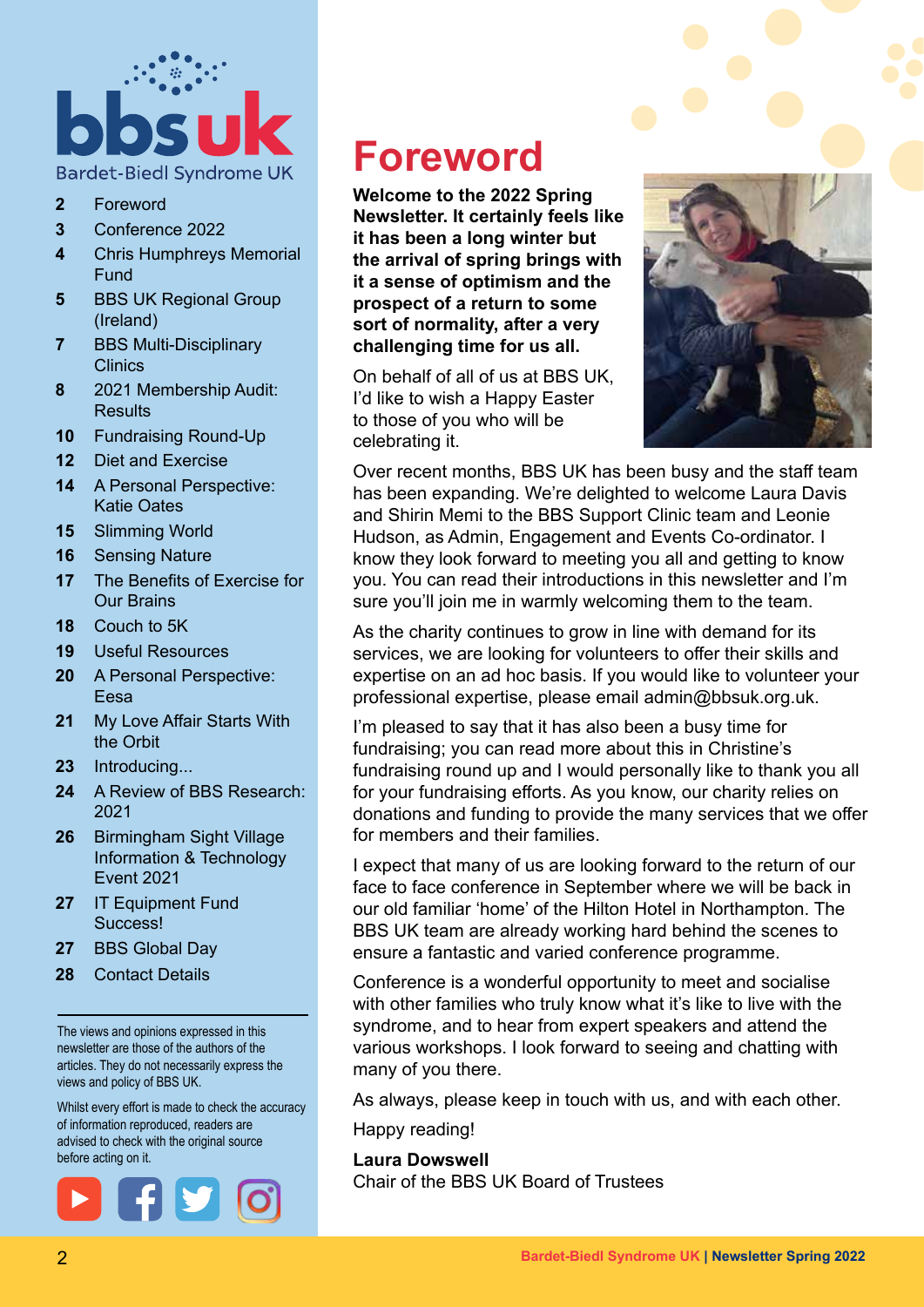

### **Family Conference** Hilton Hotel, Northampton: 9th-11th September 2022

The last BBS UK 'in-person' conference was held in April 2019 and we had no idea when we said our goodbyes, that it would be 3½ years until we could all meet up again. What an incredibly difficult time it has been, but here we are, spring is bursting out all around us and we are excited to be planning BBS UK Conference 2022.

For those who will experience this opportunity for the first time, we cannot wait to welcome you to the first of what we hope will be many conferences. The weekend is packed with new experiences from the moment you walk through the door, where your friendly BBS UK team will be there to welcome you. The Hilton Hotel, Northampton, centrally located for rail, road and air travel, has been home to our conferences for over 20 years. Many of the staff have been with us from the beginning and they pride themselves on their service and exceptional attention to detail throughout the weekend.

Guests usually arrive on the Friday afternoon/ evening and enjoy the opportunity to relax in an inclusive and welcoming environment. The hotel has a lovely pool, spa and gym area, a restaurant and bar, and a large bright and airy lobby/lounge, which is served by a coffee bar.

The main conference programme takes place on the Saturday and, once again, there will be an excellent mix of speakers and facilitators including Professor Beales, who will give an overview of research and development in the world of BBS. Throughout the weekend, there will be the usual opportunity for private and workshop discussions with experts in the research and management of BBS, as

well as with members of the various BBS Clinics Teams and BBS UK. For our younger members, there will be a fun-filled day trip to look forward to (accompanied by a parent/ family member) and, for the little ones, a popup crèche.

We are extending our programme into Sunday morning for the first time this year, and will round off the weekend with a sandwich platter lunch at 1pm, before we say our farewells.

BBS UK are delighted to be able to offer this event free of charge to those who have BBS and their immediate family/carers; guests will just need to book and pay for their accommodation directly with the hotel. In addition, we are providing a limited number of 'kids go free' places (for those who have BBS and their siblings, 17yrs and under) at the Hilton Hotel, Northampton and have secured a competitive rate on a dinner, bed and breakfast basis.

#### **Booking is in two parts:**

- 1. Book your place at the **BBS UK Conference:** go to www.bbsuk.org.uk (News & Events / BBS UK Conference)
- 2. Book your **accommodation** directly with the hotel, see enclosed information.

If you have any queries, please contact Léonie Hudson

Tel: 07510 384242

E: leonie.hudson@bbsuk.org.uk

We look forward to greeting friends, old and new, in 2022.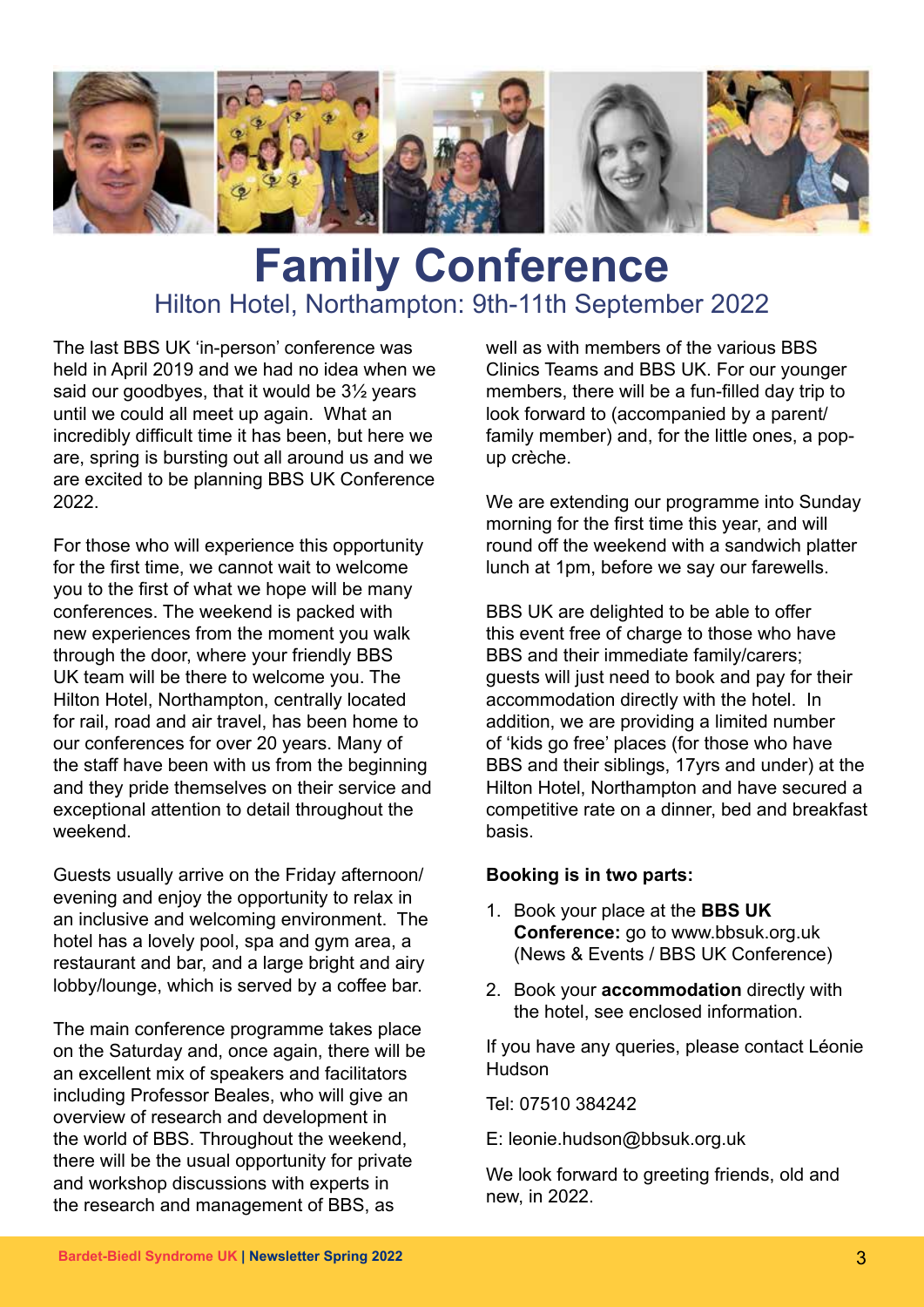### **Chris Humphreys Memorial Fund**

Chris Humphreys was one of the founder members of BBS UK; she organised the conference and supported BBS families for many years. Sadly, Chris passed away a few years ago; the Chris Humphreys Memorial Fund has been created in her memory, in order to support people to attend the BBS UK weekend family conference.

### **Why do we have the Fund?**

At BBS UK, we believe that the conference provides an invaluable opportunity for members to meet and connect with other people who have the syndrome, as well as having the opportunity to learn more about scientific developments and about living well with BBS. The Fund is there to support people who might otherwise find it difficult to attend.

### **Who is eligible?**

Those who are attending for the first-time and who meet the following criteria:

- $\bullet$  Currently living in England, Scotland, Wales, Northern Ireland and Republic of Ireland
- Adult diagnosed with Bardet-Biedl syndrome or
- Parent/carers of a child (0-17yrs) diagnosed with Bardet-Biedl syndrome (child must be living with applicant)
- $\bullet$  Eligible for any of the following benefits:
	- { Universal Credit
	- { Child Tax Credit
	- { Working Tax Credit
	- { Income Based Job Seekers Allowance
	- { Income Related Employment Support Allowance
	- { Income Support
	- { Housing Benefit
	- { Pension Credit

### **What will the fund cover?**

The fund will cover the cost of up to two parents/carers (children go free) or one adult who has BBS and a personal assistant/carer, to attend the conference weekend. This will include dinner, bed and breakfast on the Friday and Saturday nights.

#### **How can I apply for support from the CHMF?**

To apply for support, contact Léonie Hudson via email. A copy of a recent benefits letter,

no more than 6 months old, will be required to support the application. If the letter does not confirm the applicant's address, a utility bill will also be required.

### **What happens if I am offered support from the Fund?**

If your application is successful, we will take your conference booking information and make the required arrangements on your behalf.

### **Additional Information**

The fund is limited and will be allocated on a first come first served basis. We are able to receive applications to the Fund for as long as the Fund contains sufficient monies to be able to offer support.

### **For further information about the Chris Humphreys Memorial Fund, please contact: leonie.hudson@bbsuk.org.uk**

### **FAQs**

### **Am I guaranteed to receive support from the Fund?**

No, the funding pot is limited and will be allocated on a first come, first served basis

#### **Does the Fund cover transport costs?**

No, however BBS UK may be able to offer some support in exceptional circumstances

### **How many people from my family/friendship group will the Fund cover to attend conference?**

The fund will pay for two parents/carers to attend – \*all child(ren) diagnosed with BBS and their sibling(s) go free.

The fund will pay for an adult diagnosed with BBS to attend, along with their personal assistant/carer.

### **Can I apply to the Fund if I have previously attended a BBS UK Conference?**

No, the Fund is only available to first time attendees.

### **Where else can I go for support?**

The Family Fund will provide funding for families with children 17 years and under, in receipt of means tested benefits; for more information go to www.familyfund.org.uk

Local authority funding may also be available, contact your social worker or local authority for support.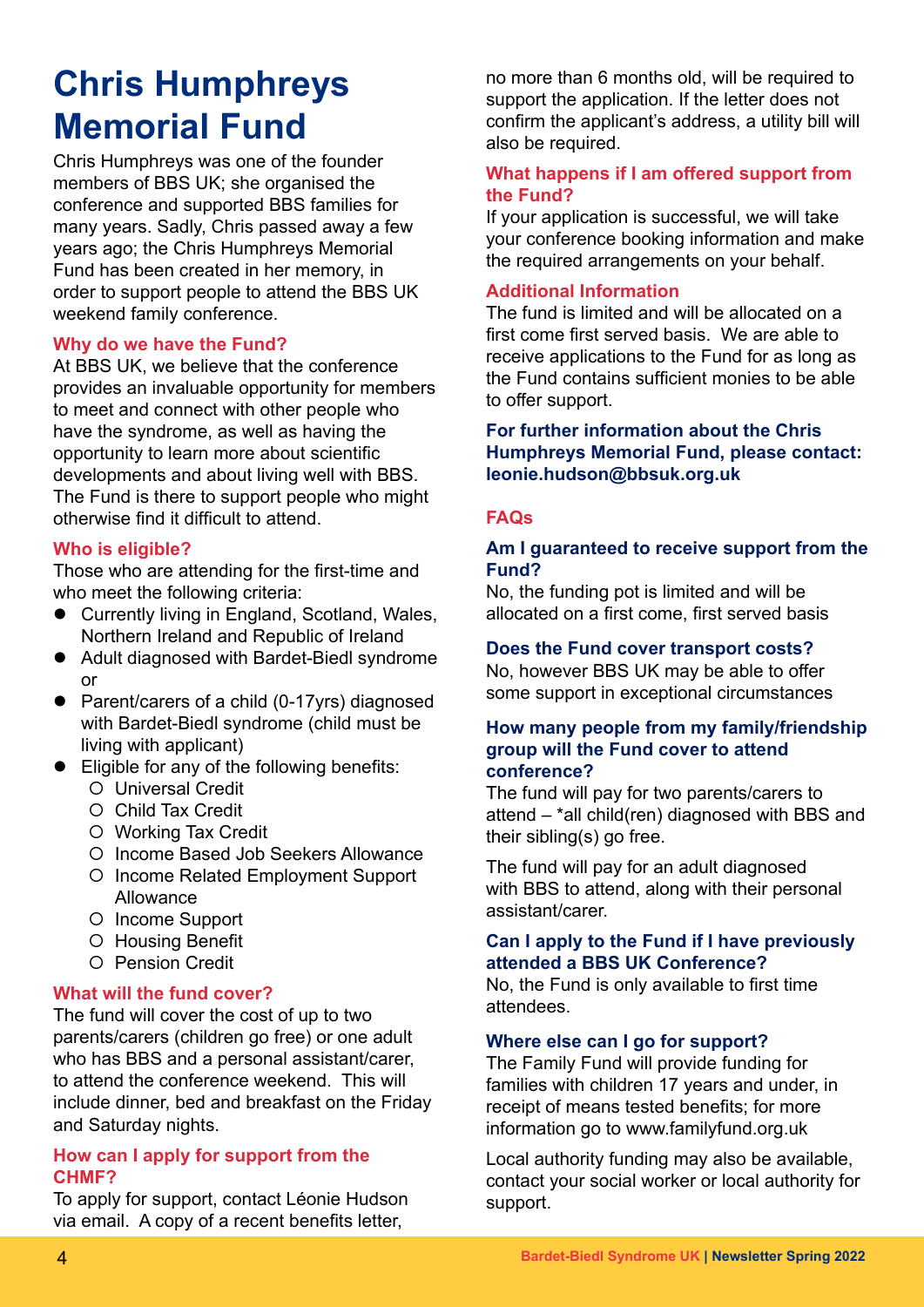

### **Regional Group Ireland**

A key aim for BBS UK over the next three years is to reduce isolation and improve communication and connection, with and amongst, the BBS community. One of the ways we will tackle this is with the development of regional groups; we are excited to report that the first BBS UK Regional Group is underway in Ireland.

BBS UK has brought together a group of individuals who have BBS, and parents of children with BBS, from across the Republic of Ireland and Northern Ireland to discuss what they would like from a regional group; key aims are to raise awareness and provide connection and support for people in Ireland who are affected by BBS, in particular to support those who are newly diagnosed.

Sandy, mum to Charlie, 3, who has BBS, is a founding member of the regional group and raised awareness with articles placed in her local newspapers. These have already led to new contacts being made, with families and professionals contacting BBS UK for more information. Once the group is established, with enough contacts, the aim is to hold a BBS Information Day in Ireland.

Sandy and Charlie share their story below:

Charlie was diagnosed with Bardet-Biedl Syndrome in December 2020.

When Charlie was born, doctors had not shown any concerns about his health but



mum, Sandy, quickly spotted issues with his development: he wasn't sitting up, rolling over, babbling or attempting to crawl in line with other children his age. Sandy's concerns were brushed off, and she was told that Charlie was too young and that all children learn at their own pace.

At around 15 months, the family had their first appointment with a paediatrician and Sandy was able to share her concerns; Charlie was diagnosed with Global Developmental Delay and routine genetic tests were ordered. Unfortunately this coincided with Covid-19 which halted routine testing. The family were told that they would have to wait three years to have genetic tests because of the backlog caused by the pandemic. Charlie's development was hampered further because physiotherapy stopped and his speech and language referral was halted.

Sandy's concerns continued to grow and she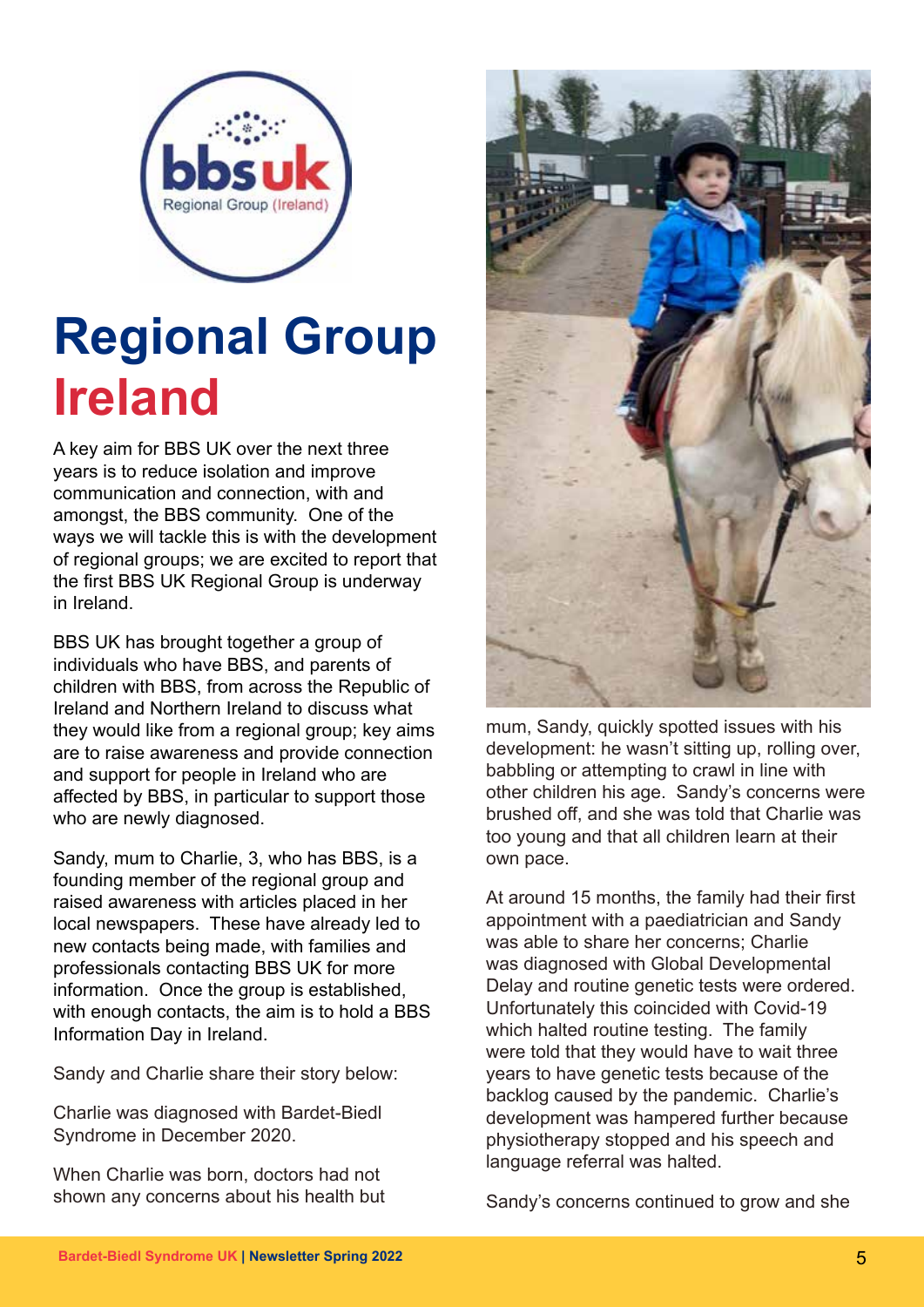found a private genetic consultant in the Republic of Ireland, at the Crumlin Hospital in Dublin. The consultant had previously worked at Great Ormond Street in London, and was certain that he knew what condition Charlie had. He wanted to



confirm his diagnosis first, however, and it was a further six weeks before the family were told that Charlie had Bardet-Biedl syndrome.

Sandy remembers asking the consultant what this meant and he replied, "It means he is going to go blind."

Sandy is an optician and so this came as an enormous shock – seeing children every day with eye conditions, it wasn't something she had been concerned about for Charlie. Sandy had anticipated the possibility that Charlie may not walk or talk, and worked through possible solutions for each but she had not anticipated loss of vision.

Charlie has routine check-ups every six months for various aspects of BBS and the family have to travel to Great Ormond Street in London for these; in the last six months, they have travelled to London five times because there are no specialists in Northern Ireland.

Sandy is working with BBS UK to develop a regional group and Information Day in Ireland. She said, "There needs to be more awareness for medical professionals here, so that they can help someone like Charlie."

Sandy learned from a consultant in Dublin that late diagnosis is common in BBS in Ireland. A young person may have struggled for some time with sight loss, autism and poor communication skills; however it is only when

there is significant deterioration, in terms of vision or kidney function, that tests reveal the BBS diagnosis.

Raising awareness at a local level amongst professionals and those working with young people is very important to Sandy; holding a BBS Information Day will be a key aim for the Regional Group for the coming year.



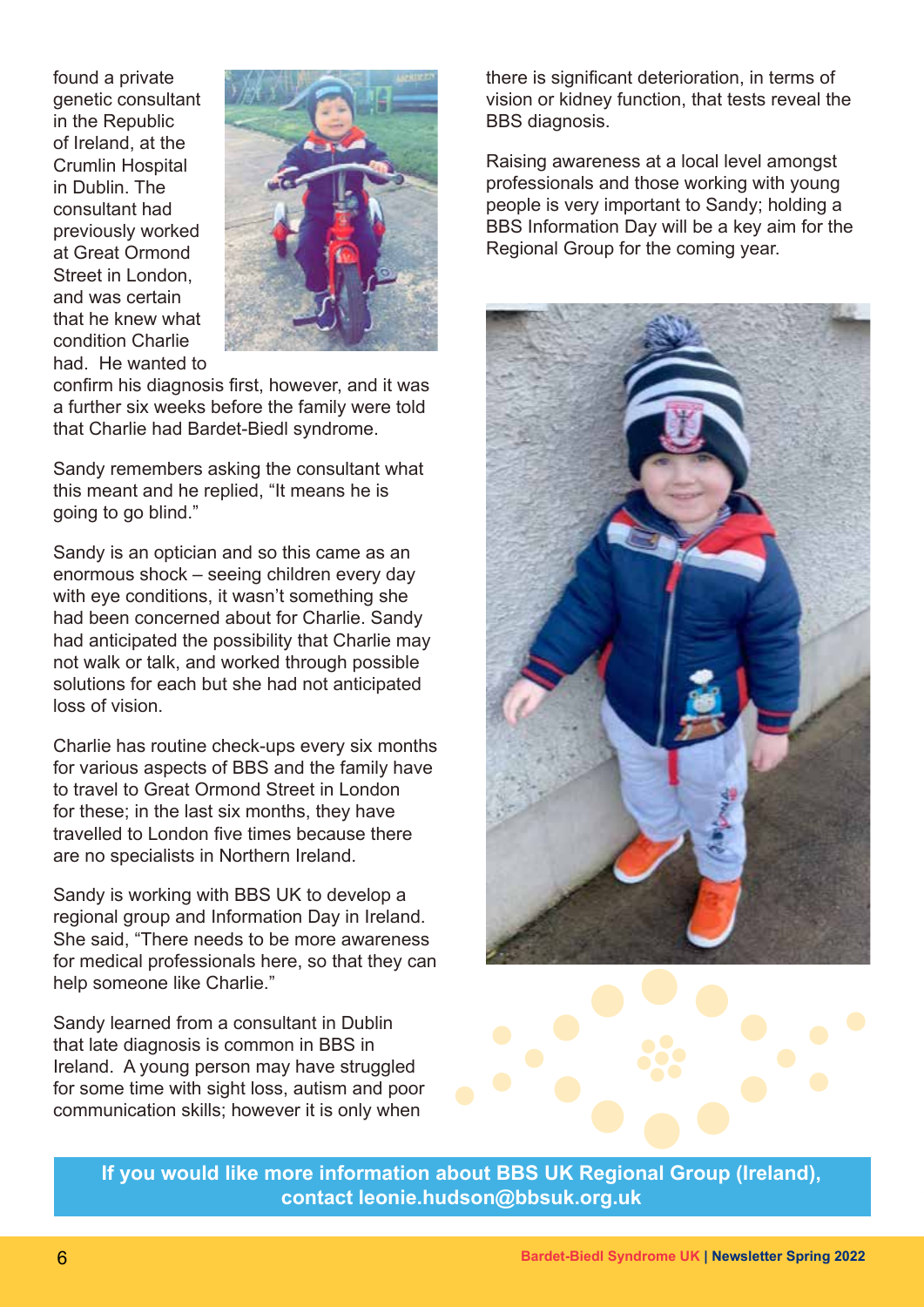# **BBS Multi-Disciplinary Clinics**

As we emerge from the Covid-19 pandemic and start to see a reduction in the impact and severity of the disease, thanks to the incredible vaccination efforts of the NHS, the longer term impact of the past two years is now being realised. Regular news reports alert us to the impact on mental and physical health, as well as to the ever-increasing waiting times for elective care. It is now more important than ever that we each do what we can to look after our own health and wellbeing.

This newsletter contains lots of ideas of ways in which we can be more active, to have a positive impact not only on our physical health, but also upon our mental wellbeing. At last year's conference, Dr McGibbon and Dr Walker spoke about social isolation and ways of managing anxiety and low mood; the recording for this can still be found on the BBS UK website by going to www.bbsuk.org.uk/newsevents/bbs-uk-conference.

The pandemic has inevitably impacted on our BBS clinics service, in particular our service at Queen Elizabeth Hospital, Birmingham, which saw large scale cancellation of outpatient clinics as teams and wards were reassigned to tackle Covid-19. This means that many BBS patients will be offered a second telemedicine appointment instead of an in-person appointment, as the team work through the backlog.

We understand that this may cause frustration and concern for some, however, be reassured that patient notes are reviewed by the medical teams, and appointments are allocated according to need.

Your patience and understanding is really appreciated by the team, as is ensuring attendance when called. Appointments are in huge demand and missed attendance at in-person and telemedicine appointments costs the NHS a considerable sum of money, and also extends waiting times significantly. Sometimes late cancellations are unavoidable, however please do try to let your Patient Liaison Officer know as soon as possible if you are unable to attend your appointment, so that it can be offered to someone else.

It really has been a challenging two years and the impact is going to be felt for some time. We have been fortunate that, throughout the pandemic, the support we have received from our NHS-funded specialised service has been exceptional. Our heartfelt thanks go to the BBS teams at all four centres for their continued commitment to our patient group. I would also like to say a huge thank you to the BBS UK staff team, who have continued to work tirelessly in support of the service and our community throughout lockdowns, isolation and home-schooling; we are blessed to have such a dedicated and committed team. If you would like to speak to someone about the clinics service or any other aspect of BBS UK's work, contact details can be found at the back of this newsletter.

**Tonia Hymers** Service Manager

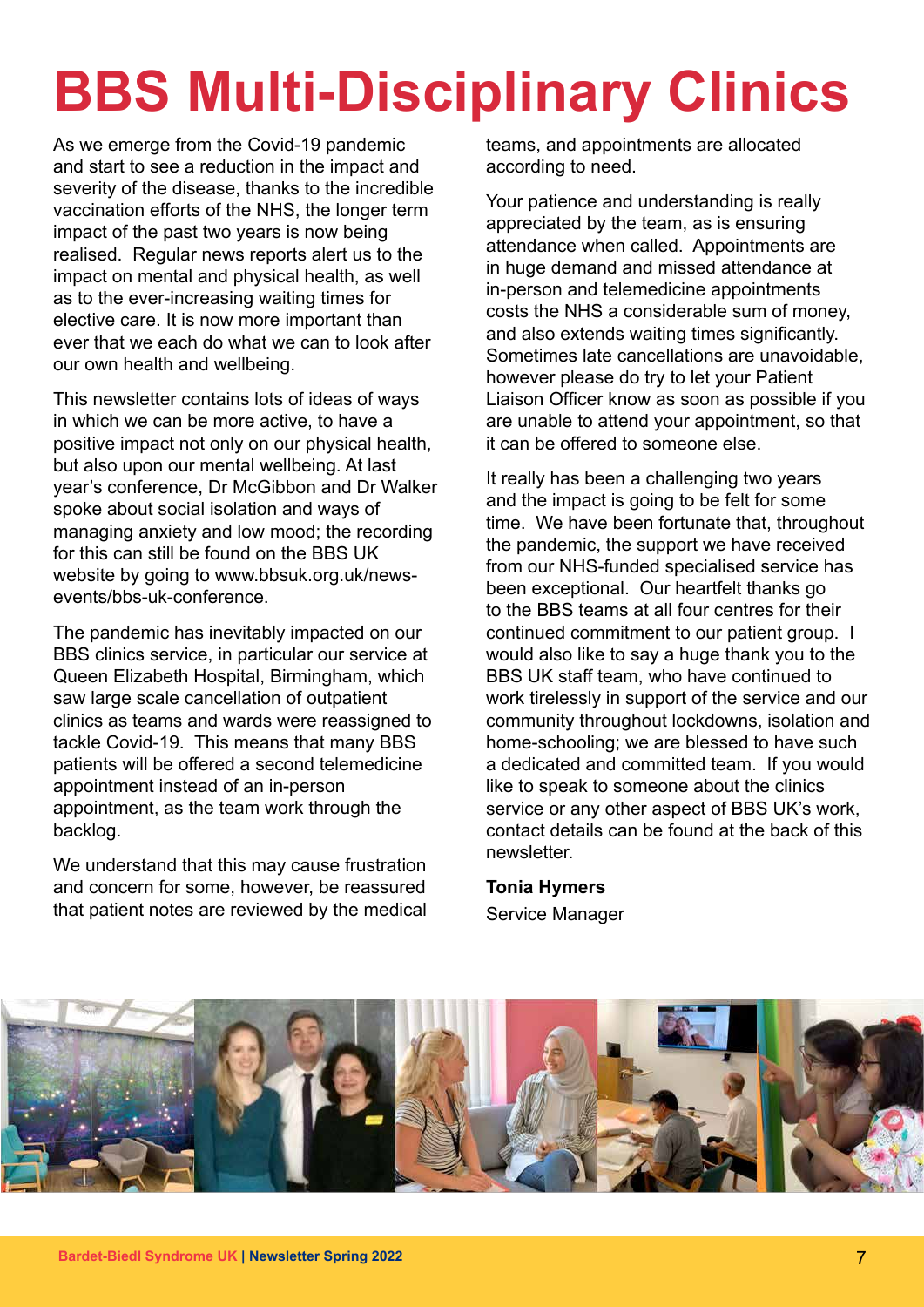## **2021 Membership Audit: Results**

Last year, we conducted a membership audit. We have listened to what you told us and we are reflecting on your insights as we develop and review our services over the coming year.

Who completed the audit?

- 50% of people are the parent of someone diagnosed with BBS
- 37% completed it as a person themselves diagnosed with BBS
- 13% completed it on behalf of an adult diagnosed with BBS

In terms of the views that were represented:

- 80% have a genetic diagnosis and 20% have a clinical diagnosis
- 38% are under 18
- 38% are aged 18-34
- 21% are aged 35-54
- 3% are aged 55+
- 58% are registered as Severely Sight Impaired
- 19% are registered as Sight Impaired

In terms of how long ago the person was diagnosed with BBS:

- 4% were within the last 12 months
- 23%: between 1 and 5 years ago
- 27%: between 5 and 10 years ago
- 46% were diagnosed over 10 years ago

Respondents experience the following symptoms either moderately or severely:

- Obesity: 70%
- Learning difficulties: 43%
- Developmental delay: 39%
- Anxiety: 37%
- Low mood/depression: 36%
- Extreme tiredness/fatigue: 34%
- Speech and language difficulties: 32%
- Autistic spectrum disorder: 28%
- Issues with digestive system: 24%
- Urinary tract issues: 23%
- Kidney abnormalities: 16%
- Diabetes: 9%

Participants are in receipt of the following benefits:

- Personal Independence Payment: 53%
- Disability Living Allowance: 44%
- Employment Support Allowance: 22%
- Direct Payments: 18%
- Carers Allowance: 16%

Respondents outlined the following emotional and psychological impacts of having BBS:

- Anxiety: 78%
- Loss of confidence: 65%
- Stress: 63%

**70%**  BBS impacts moderately or severely on day to day routines

**75%** BBS has a moderate to severe impact on mobility and getting around

**81%** BBS impacts on relationships with family and friends

**68%** describe the impact of BBS on education as moderate or severe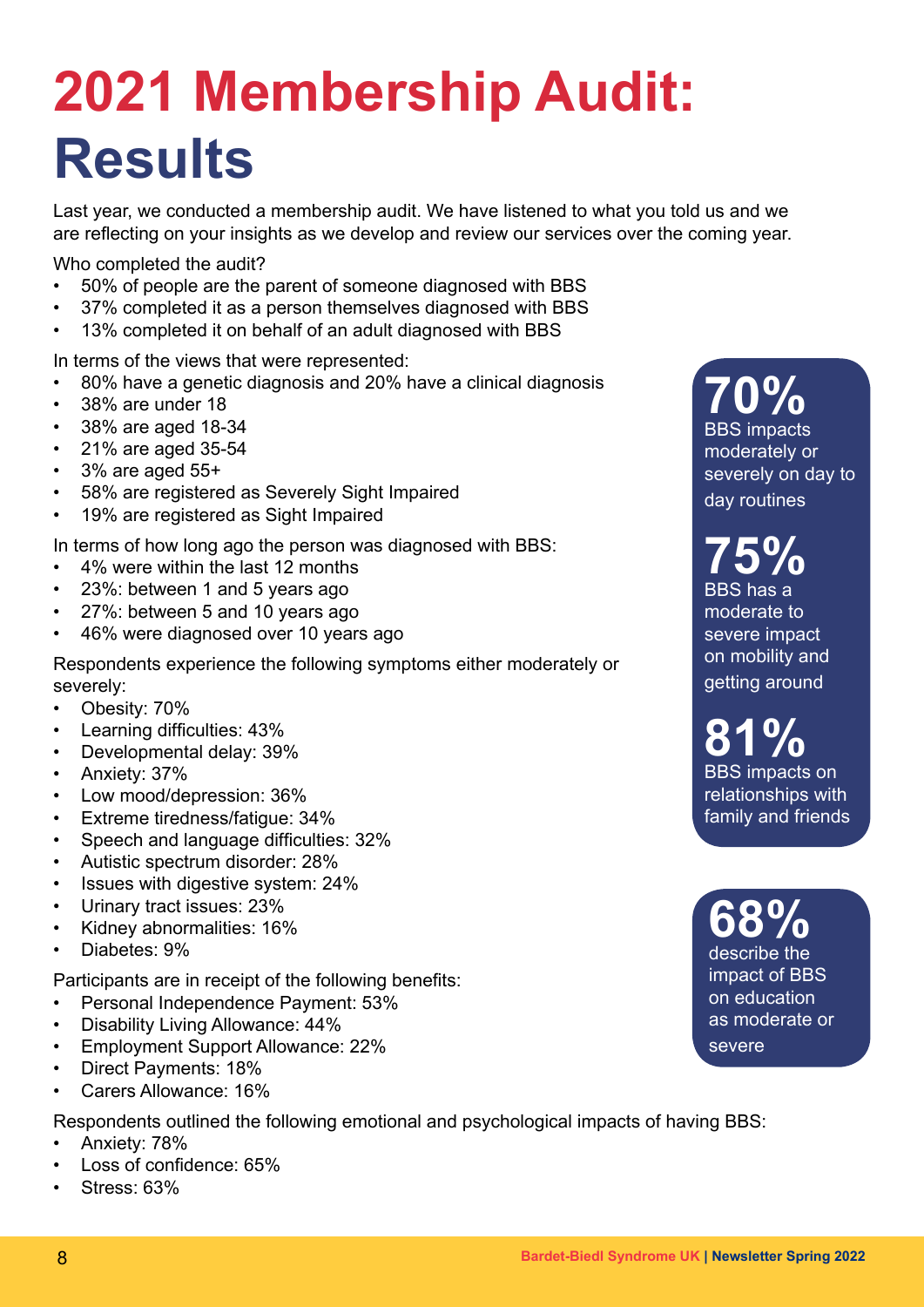- Fear: 52%
- Anger: 43%

Of the following services, respondents outlined the ones they had NOT accessed but would like to:

- Counselling: 43%
- Genetic counselling: 34%
- Support with securing a volunteering placement: 31%
- Physiotherapy: 26%
- Support with obtaining employment: 24%

Respondents have engaged with BBS UK in the following ways:

- 75% have accessed information and/or support
- 73% are members
- 60% attend events
- 35% donate or raise funds

People agreed with the following statements:

- BBS UK works hard to improve the lives of those with BBS: 80%
- BBS UK is focussed on the wishes of its members and their everyday needs: 76%
- BBS UK is ambitious on behalf of people affected by the syndrome: 73%
- I trust BBS UK to do what it says it will do: 72%
- People with BBS have a say in what BBS UK does: 58%

Respondents felt that BBS UK had made the following differences to them:

- I understand the condition more fully: 80%
- I am better informed about research into the condition: 78%
- I have greater awareness of the support available: 59%
- I am more confident in managing the challenges of my / my child's condition including my/ my child's sight loss: 48%
- I am more able to lead a fulfilling life: 26%

People rated the following BBS UK services as good or excellent:

- Newsletters: 100%
- Website: 100%
- Annual conference: 88%
- Information booklets: 100%
- Support with fundraising: 92%
- Information for children and young people: 100%
- General contact and support: 95%

People have said that the following would be of interest to them:

- Updates on treatment and research: 87%
- Local/regional groups: 72%
- Social opportunities and activities: 69%
- Information on assistive technologies: 66%
- Managing everyday life with BBS: 66%
- Support with exercise and with maintaining a healthy diet and lifestyle: 50%

Other outcomes from the audit:

- 42% of respondents said that BBS affects their/their child's life mildly to moderately; 57% stated that the impact was severe to very severe.
- 14% of respondents are employed full or part-time; 10% undertake voluntary work

**82%** are happy or very happy with the ongoing care they receive from the BBS Clinics **Service** 

**Bardet-Biedl Syndrome UK | Newsletter Spring 2022** 9

**43%**

understand BBS and how to manage it; they feel that support is in place to help them live their life or take care of their child's needs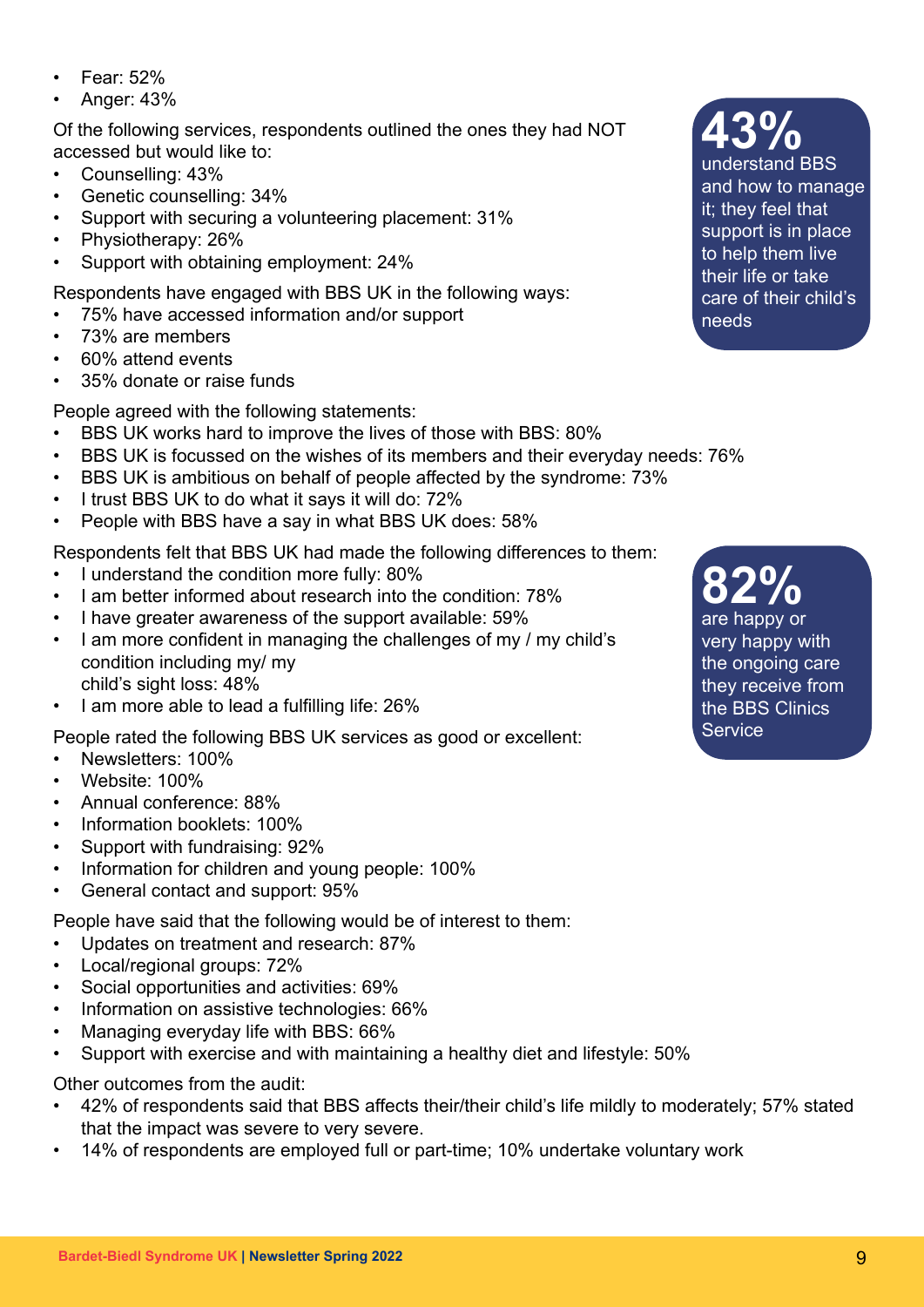# **Fundraising Round-Up**

### **Nails by appointment!** Running for real!





On Saturday 6th November, Ashley Hobbs of Market Harborough opened her beauty salon up to raise funds for BBS UK from all of her booked appointments. From 9am until 9pm, Ashley gave her customers gel

manicures, asking for a £5 minimum donation in return. On top of this, Ashley and her two sons, Ollie and Charlie, organised a huge raffle of beauty treatments and products, flowers and drinks. Charlie drew the raffle numbers and, altogether, the family team raised over £350 for BBS UK.

What a great gesture...maybe your hair or beauty salon could do something similar?



London Marathon Events have confirmed that The Vitality Big Half will take place on Sunday 4 September 2022. The 13.1 mile running event starts by Tower Bridge and finishes alongside the Cutty Sark in Greenwich, taking in many iconic London sights long the way. BBS UK is delighted to have 4 places available for people who are aged 17 or over and wish to raise as much sponsorship as they can to support adults and children with Bardet-Biedl Syndrome. Please email Christine.saxon@ bbsuk.org.uk with your contact details if you wish to take part.

### **Tide Lines**

Tide Lines are a four-piece band from the Scottish Highlands whose members Robert

Robertson, Ross Wilson, Alasdair Turner and Fergus Munro have been supporting BBS UK since May 2021. As lockdown eased in Scotland and gigs started again, their fan group, led by Donald and Carolyn Young and Linda Clark, sold Tide Lines fans t-shirts, with all profits going to BBS UK. A huge response from their fans has resulted in a presentation of a fantastic £1,055, which the Wilkie family received on behalf of BBS UK.



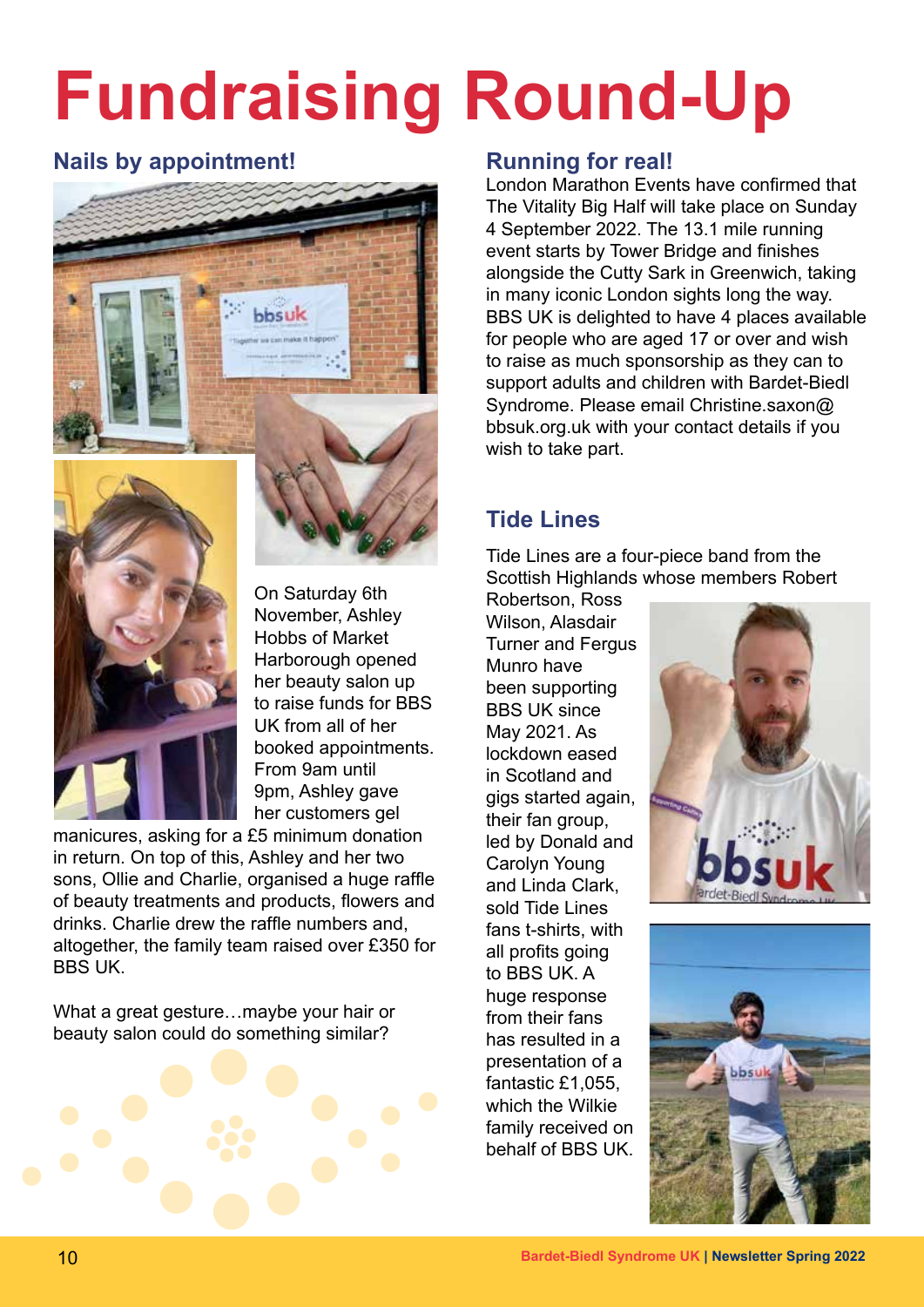"The response was quite exceptional" said Donald Young, "we sold around 120 t-shirts as far afield as Europe, the USA and Australia. Due to covid restrictions, people were still uncomfortable at gigs so they were selling or auctioning their tickets and donating the proceeds to us, in some cases at four times the face value. It really was quite extraordinary."

The band formed in 2016 and write most of their original material in English but





always with a nod to their Gaelic heritage. Their sound has been described as "...Folk with rousing rock, sparkling electronics and escapist lyrics....awash with arms-aloft sing-alongs." (The Sunday Times) and "...roaring tunes embracing anthemic lift-off and wide-eyed wonderment." (The Daily Mirror)

The band's latest album, Eye of the Storm, finished its first week at number 12 in the UK Album Charts in May 2020: topping both the Scottish and Independent album charts in the process. In 2019, they were named "the Rising Sound of Scotland" at the Nordoff Robbins Scottish Music Awards - one month after selling out the 1900 capacity Barrowland Ballroom in just 5 minutes.

Thank you to the band, to their fans and to Donald, Carolyn and Linda for your brilliant support.

### **This is me** by Aneeba Ahmed



Hello, I am Aneeba and I am 30 years old. I live with my family on the north side of Birmingham. I am a BBS patient, fundraiser and volunteer. I was born with BBS and my family knew because of the extra digits I had, which I had removed. I have BBS 10 and on the 9th February 2022, I decided to do another haircut challenge to give something back to BBS UK. My sister, Hena, took me to Billy's where I met the lovely hairdresser. I was nervous but I was happy to do it. I raised £70 for the charity and my hair was donated to The Little Princess Trust, who provide free real hair wigs to children and young people who have lost their own hair. I wanted to help that charity too because I have friends who have recovered from cancer.

### **Congratulations and thank you!**

From January to December, the following people created a Facebook Fundraiser to raise £1,600 for BBS UK:

Steve's 50th, Stacey, Aneeba, Margaret, Ashley, Chloe, Nicola, Rebecca, Lynette and Lindsay. Thank you all for your fabulous fundraising efforts!



Creating a Facebook Fundraiser is a quick and easy way of raising funds for us. Please talk to Christine on 07753 163045, or email fundraising @bbsuk.org.uk if you would like help with doing this. We are not contacted by Facebook when you create a Facebook Fundraiser, so please do get in touch to let us know that you are holding one.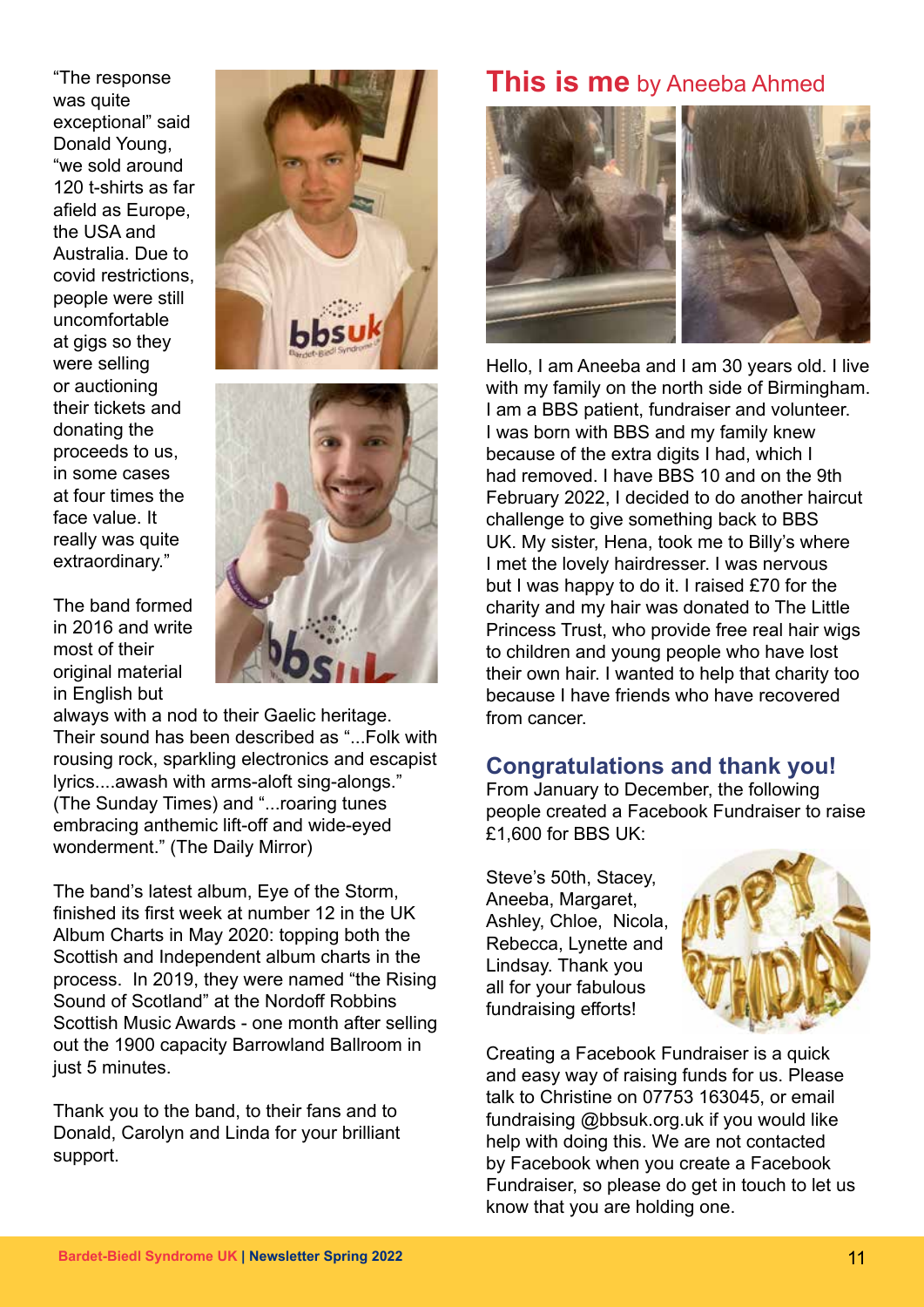### **Stunning Sunflower Notelets**

Judged in September 2021, the Best Bloomin' Sunflower competition was a huge success and many BBS UK members welcomed the glowing golden flowers into their gardens, allotments, and plant pots! Some were lemon, some orange and others a wonderful deep yellow. All were tall, some taller than others and

the winner, Aneeba Ahmed, had sunflowers which reached the top storey of her house. We have produced bright and cheery notelets (blank inside for your own use), for sale at £7.50 per pack of 10 (inc. p&p) which are now available to buy. Details of how to order and pay can be found in the fundraising section of the BBS UK website: www.bbsuk.org.uk

## **Diet and Exercise**

#### **Tips to help you eat better and move more**

Did you know more than half of us plan to do more exercise and just under half of us want to lose weight, however only a quarter of us manage to keep to our New Year resolutions? It can be difficult to stick to a new activity and food routine, but these steps to success might help you:

- 1. Start by thinking about your reasons for wanting to make a change and imagine how you will feel when you have achieved your goal.
- 2. Make small changes and celebrate each achievement.
- 3. Give yourself enough time to reach your goal.
- 4. Make sure you have the equipment or food that you need before you start.
- 5. Build exercise and diet changes into your usual routine.
- 6. It can take between 3 weeks and 3 months to settle into new habits, so be kind to yourself if you find it hard in the beginning.
- 7. Find a friend, family member or a group of people to support you along the way.

#### **Are you ready to increase your activity levels?**

**• Build up gradually**: Slowly increase the amount of activity you are already doing and try to limit the amount of time you spend sitting or lying down.



- **• Simple solutions:** Choose the stairs rather than the lift, walk to the next bus stop or dance around the kitchen whilst you are cooking! Walking is a great way to start boosting your activity.
- **• Enjoyment**: Find something you like to do and aim to do it more!
- **• Track your progress**: Keep track of your activity using an activity tracker or mobile phone. 'Active 10' is a tracker App that uses your phone to monitor your walking. It tracks your steps, helps with goals, and shows your achievements. Seeing how far you have come can boost your confidence and encourage you to keep going. 'Couch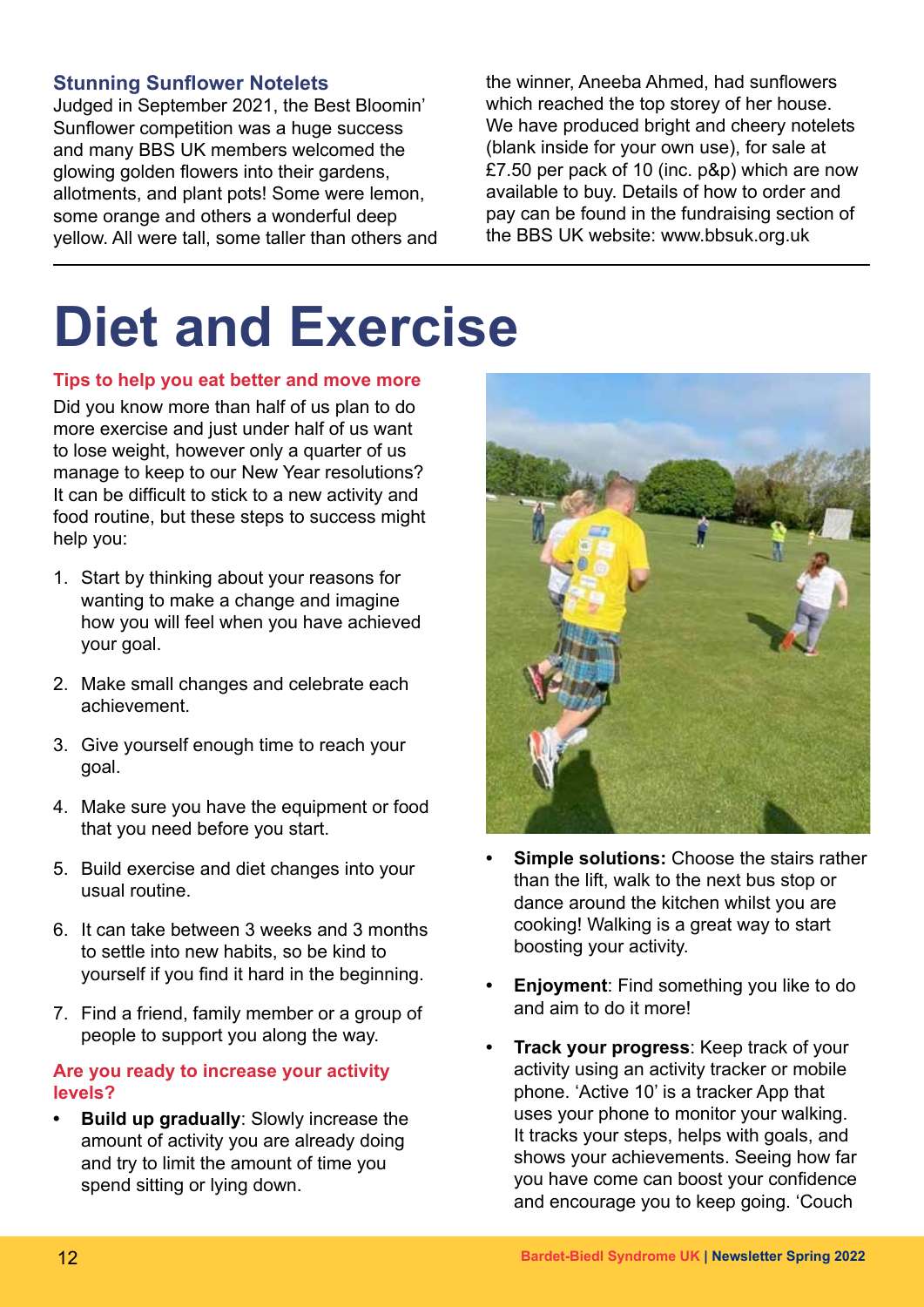to 5K' is a great App if you want to start running. (Further information about running for visually impaired people can be found on the British Blind Sport website: https:// britishblindsport.org.uk/membership/bbssports/guide-running/)

- **• Celebrate your successes**: Share your achievements with a friend, your family, BBS UK, or your clinic team.
- **• A boost for your wellbeing:** Think about how you feel after you have been more active. Exercise brings many health benefits, but it can also make us feel better, improve our sleep and our energy levels.

### **Do you want to change your diet?**

- **• Keep a food diary:** It can be helpful to record all the food and drinks you have had over a couple of days and how you felt at the time, for example, tired, fed up or bored. You may notice there are times when you eat for reasons other than hunger, for example because you are super tired.
- **• Planning:** Creating a weekly menu can make shopping easier and help you make better food choices.
- **• Food shopping:** Shop after you have eaten rather than when you are feeling hungry. When we shop on an empty stomach, extra treats may end up in our basket.
- **• Plate sizes**: if you have different size plates at home, using a smaller plate can help you to eat less.
- **• Routine:** Aim to have 3 main meals at regular times and watch your snack choices. Chat to your dietitian about the meal and snack pattern that would be best for you or your child.
- **Eat more veg:** Try filling half of your plate with vegetables and salads. Divide the other half with protein rich foods, including lean meat, fish, Quorn, or pulses and starchy carbohydrate foods like potatoes, pasta, rice, chapatti, yam, or bread.
- **• Enjoy your meals:** Eat without distractions

so you can focus on how much you are eating and enjoying the food. Studies have shown that you may eat more if you eat whilst watching the TV or gaming, for example.

- **• Drinks:** Swap drinks that are high in calories or sugar for a low-calorie drink or water. If you like fizzy drinks, try the diet/ zero sugar alternatives.
- **• Alcohol** is high in calories and too much of it can also lead us to making less healthy food choices. Alternating alcoholic and lowcalorie soft drinks is one way to tackle this.
- **• Ask for help:** Ask for support from your family or friends, maybe they would like to make diet changes so you can do this together? Ask family or your partner not to buy you food gifts for special occasions.

If you would like to make a change but are unsure how to get started, chat to your clinic team at your next appointment.

Here's wishing you a happy and healthy 2022.

### **Sarah Flack**

Principal Dietitian, GOSH

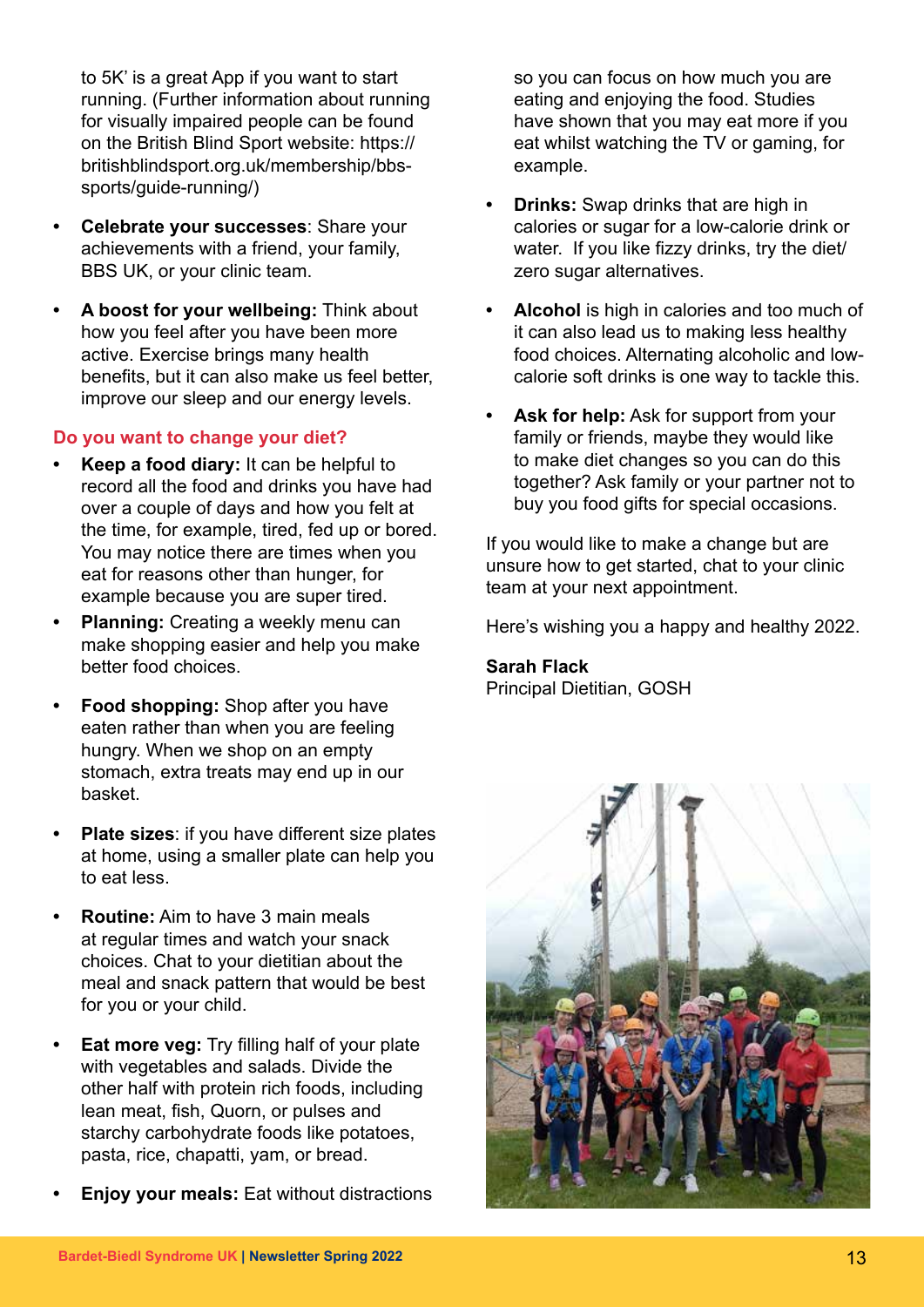### **A Personal Perspective: Katie Oates**

### **My Fitness Journey**

Hello everyone! My name is Katie Oates and I am 23 years old. I was diagnosed with BBS10 when I was 5. I have struggled with many of the common symptoms of BBS, mainly my vision (I am registered Severely Visually Impaired and I use a long cane). In 2015, I underwent a successful kidney transplant and it has been quite a journey but now my life is so much different for the better. In the past I have also really struggled with my weight and fitness but all this has changed now as I decided in 2019 to go on a weight loss program. I use the Nutra Check App to track all of my calories, in and out.

During the first lockdown, I was watching my mum and my brother doing fitness classes online. I had never been interested up to that point, but I really thought I could give it a go. Mum was really worried about me doing it as my joints are very bendy and she was worried that I was going to hurt my ankles or knees. But I insisted and so I started joining in the following week, doing between 4 and 6 online classes a week. I found it really hard at first but I soon started to feel the benefits and began to feel fitter and happier. The classes were about doing exercise using just your own body weight, meaning that it was really easy to join in because you did not need any equipment to



do it. The instructor, Stu, could give me alternative exercises to do, if I could not do the exercise that the class was doing, which was really good.



When we came out of lockdown 1, I was so enjoying the exercise that I employed a Personal Trainer, who comes to the house once a week and does a one-to-one session with me. I love it! I have been going from strength to strength in my personal training. Stu sets me goals around strength, fitness, weight and body composition, which I work towards and, when I hit them, we set new ones. This keeps me really focused.

I also started a dance class online on a Monday night which my mum's friend, Jude, takes. It is for adults with learning difficulties. It is great fun and I've met a whole new circle of friends. On top of this I take our dog, Rosie, for long walks around the village. I can manage ok in the village with my eyesight and I like to get 4 miles a day in, when possible.

Currently, my mum is helping me work through the NHS Couch to 5k programme which is going really well. My goal is to take part in our local Park Run and to be able to run all of it.

My weight has now dropped to 79.8 kgs, so in total I've lost 25.2kgs in about 3 years.

To summarise I am in a mentally and physically better place than I ever thought I could be. Certainly before my transplant, I was so tired that sometimes I couldn't face school or even leave the house. I feel very lucky for the gift of my kidney and I'm determined to make the most of every day. I'm loving my fitness journey and all I can say is that if I can do it, you can do it too. It's hard work with BBS but it's a great feeling when you start to see and feel the benefits of being fitter and stronger.

Thanks for reading this.

**Katie. X**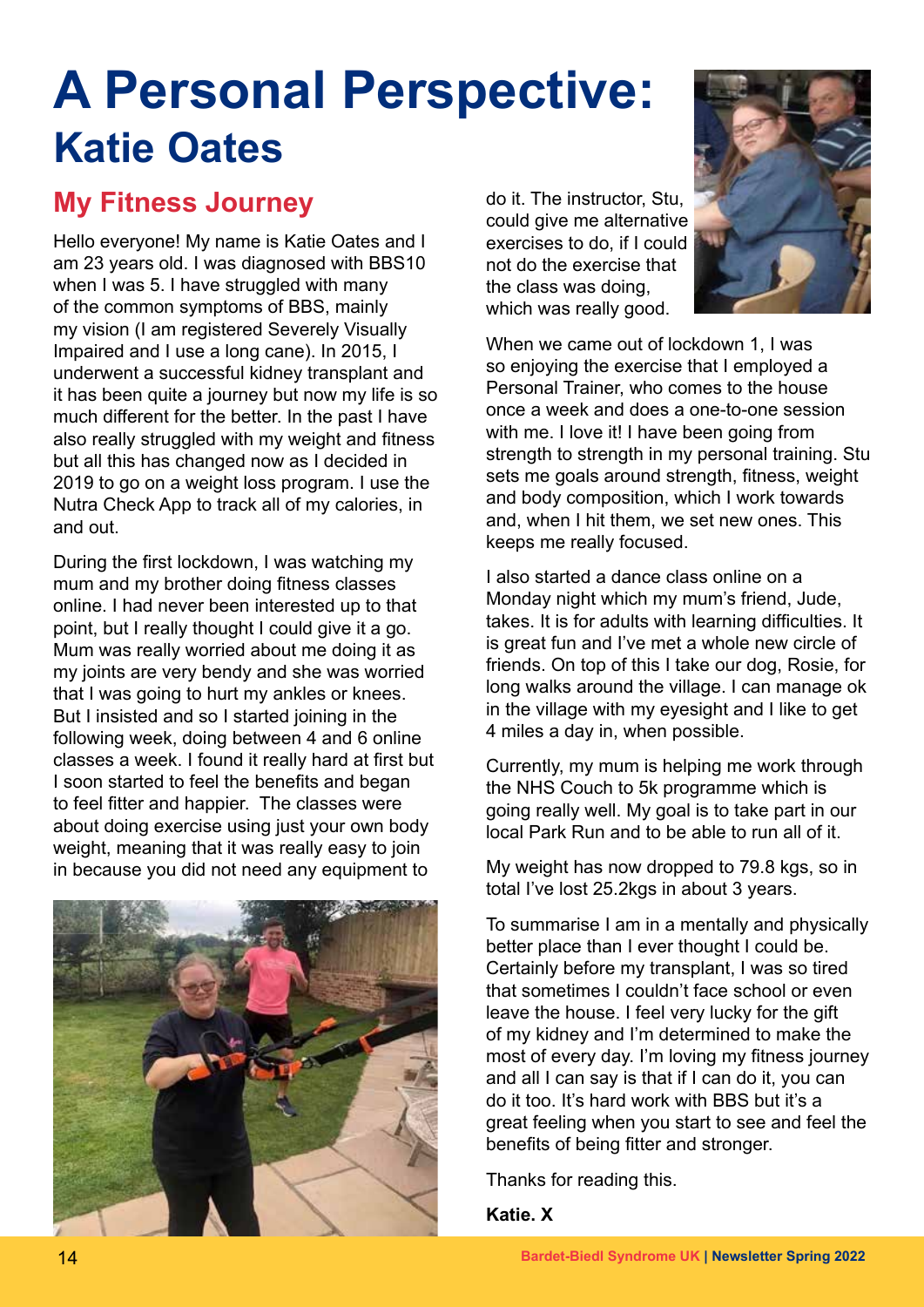# **Slimming World**

### **One million step challenge success!**

Getting on board with increasing exercise can always be a challenge, especially hitting the recommended 10,000 daily steps target. For myself, I've always just put the emphasis on moving more and building up my steps gradually, challenging myself to do a little more each day. It's amazing how quickly you start to feel fitter - and moving more soon becomes a lot easier. Before you know it, you're smashing 10,000 daily steps!

Over the Christmas period, BBS UK and the

attendees of our BBS UK slimming zoom group, set ourselves the challenge of reaching 1 million steps between us. By working together to support and motivate each other, we not



only hit the target but went on to exceed it, completing 1.2 million steps in total - what an achievement!

The people who took part in our Slimming World Zoom sessions had the following to say:

"Slimming world isn't like a diet, you can eat as much as you like with the variety of free foods."

"Slimming world is inclusive for the visually impaired – resources are available in all formats."

"Everyone attending Slimming World is all in the same boat – I have made friends, achieved goals and am fully supported by all.'

 $^{\prime}$ I have learnt to make $^{\prime}$ healthier and better choices when meal planning and shopping."



"Don't be afraid to ask for support – the consultants are very supportive."



We are working in partnership with 'Slimming World on Referral' to offer a free 12 week membership to people aged over 16 who have BBS and would like to lose weight.

Slimming World is a plan that supports people to lose weight in a healthy, sustainable way.

If you would like to refer yourself, please call 01773 302475. This number is for our members only; the Slimming World team will talk you through the scheme and connect you with your local Slimming World representative.

### **Amy Clapp**

Patient Liaison Officer, BBS UK Clinics **Keira & Jacqui**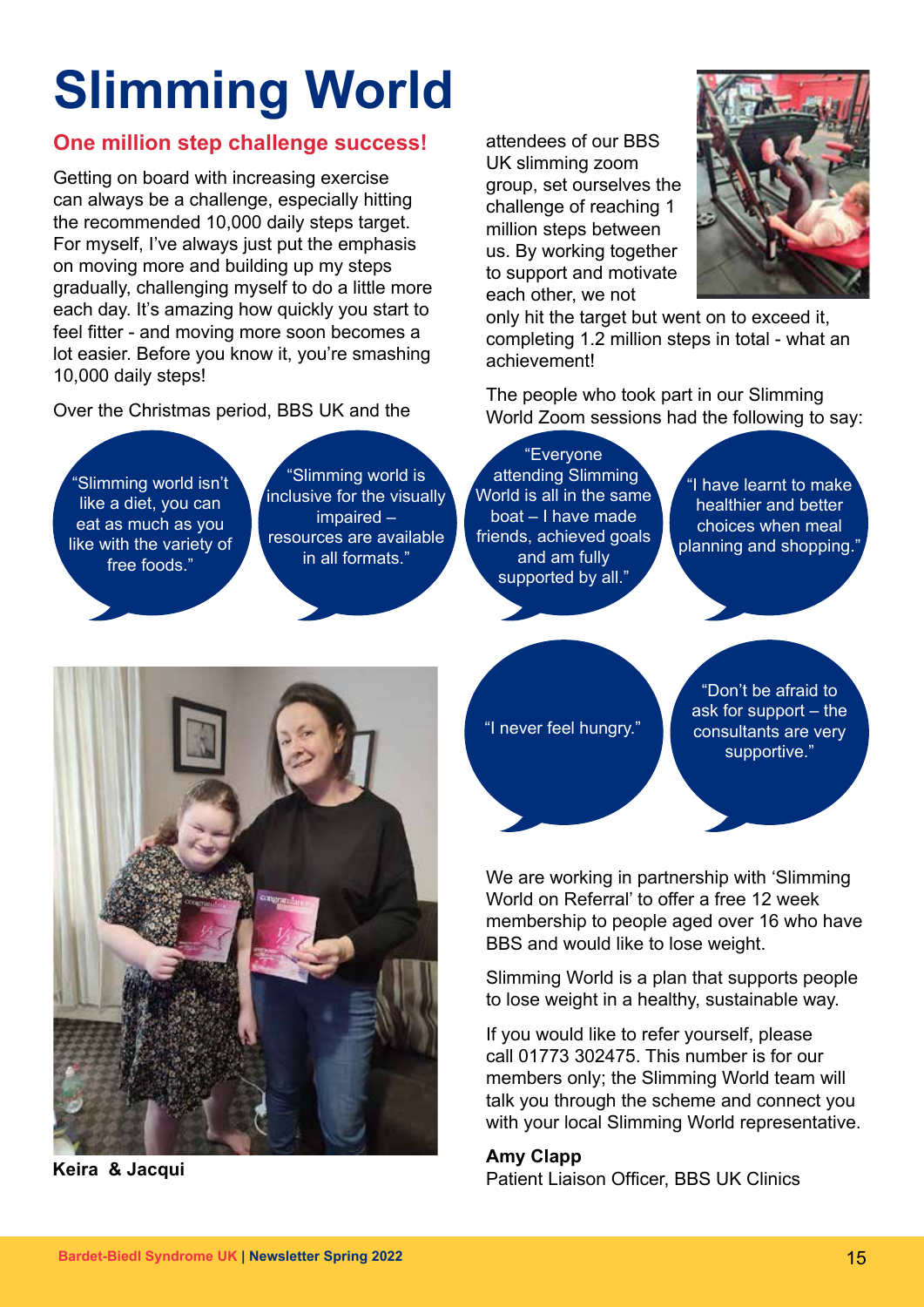### **Slimming World Easter Treats – Mini Chocolate Egg Pots**

### **Ingredients**

- 500g fat-free natural fromage frais
- 11g sachet Options Belgian Chocolate instant hot chocolate
- 1 level tsp cocoa powder
- 11g sachet Options White Chocolate instant hot chocolate
- $\frac{1}{2}$  tsp vanilla extract
- 4 Cadbury Mini Eggs

### **Method**

- 1. Divide the fromage frais between 2 bowls. Add the Options Belgian Chocolate and cocoa powder to one of the bowls and mix well. Put the Options White Chocolate and vanilla extract in the second bowl and mix well.
- 2. Divide the white chocolate mixture between 4 dessert glasses, then divide the Belgian chocolate mixture over the top. Chill until ready to serve, then add a mini egg to each pot and take your pick!

## **Sensing Nature**

Spending time in green, outdoor spaces, or bringing nature into your everyday life can benefit both your mental and physical wellbeing, according to national mental health charity, Mind. For example, doing things like growing food or flowers, exercising outdoors or being around animals can have lots of positive effects, including:

- Improving your mood, reducing feelings of stress or anger
- Helping you to take time out and feel more relaxed
- Improving your physical health
- Improving your confidence and self-esteem
- Connecting you to your local community, helping you to meet new people and reducing loneliness

For more information go to www.mind.org.uk

A study called 'Understanding Experiences of Blind Individuals in Outdoor Nature' led by

Maryam Bandukta, a PhD student at UCL, found that: 'In the context of outdoor nature, participants [with a visual impairment] described feeling independent and free when in open natural space, which inspired them to explore and get immersed in the environment without fear of traffic or colliding with other people.' The sensory experiences were found to be relaxing, as well as serving as navigation clues; for example, the tactile and auditory changes in the walking surface, the sounds of flowing water, and the feeling of the breeze and sunshine on the face.

There were also social benefits for those accompanied by sighted guides, whether through conversation about unrelated topics or about the sights and sounds around them. Having the environment described was reported as being important for 'developing mental images and making the space and experience memorable.'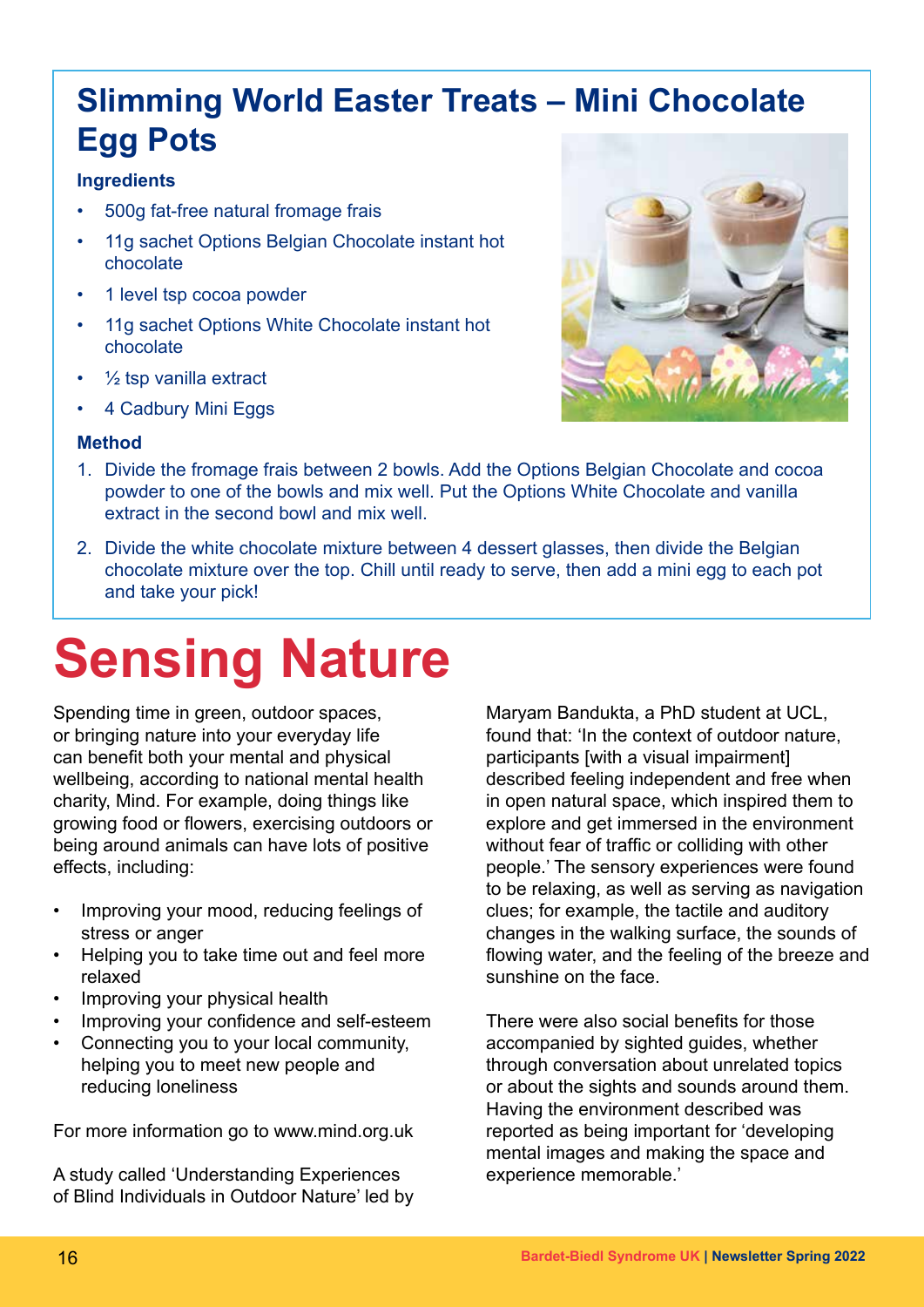'Easing into nature with sight impairment', a booklet produced by the University of Exeter, provides a fascinating review of the results of a two-year research project that aimed to answer the question: how do people living with sight impairment experience nature during their lives? The findings have 'important implications for how we understand, enable and promote more positive, multisensory nature experiences' and highlight the importance to wellbeing of experiencing nature, for those who are visually impaired. It also suggests how any difficulties may be addressed, to promote more inclusive experiences, whilst at the same time rejecting stereotypical assumptions that may be made based on disability.

The project focused on understanding people as individuals, with diverse nature interests and knowledge. Conducted by Dr Sarah Bell at

the University of Exeter, the study was funded by the Economic and Social Research Council and ran from November 2016 to November 2018. The booklet can be accessed via www. sensing-nature.com, which has audio built in, enabling us to listen to an overview of the project, the study's interviews and also the conclusions that were drawn.

Being outside and immersed in nature is good for us, not just physically but mentally as well. As the biologist, writer and ecologist Rachel Carson wrote in her book, Silent Spring: "Those who contemplate the beauty of the earth find reserves of strength that will endure as long as life lasts. There is something infinitely healing in the repeated refrains of nature - the assurance that dawn comes after night, and spring after winter."

## **The Benefits of Exercise for Our Brains**

At our 2018 Conference, Dr Elizabeth Forsythe - who is an MRC Clinical Research Fellow at UCL, Great Ormond Street Institute of Child Health - gave a powerful talk which is definitely worth revisiting.

Dr Forsythe spoke about what she had learned in the previous couple of years about how we can optimise our brain function. She explained that we have two hippocampi, one on each side of the brain and that they are important for memory, learning and for regulating our mood. Dr Forsythe went on to say that we know that the hippocampus is slightly smaller and a little bit unusually shaped in many people with BBS which, she said, makes sense because we've heard from BBS patients that they may be struggling with school, to learn new skills or have issues with mood.

We used to think that the brain is what it is, you've got the brain you've got and there's nothing really you can do about it but the good news is that it is possible for all of us

to positively impact our brains. The average brain has around 100,000 billion neurons and, in the hippocampus alone, we make 700 new neurons every day. Eating more healthy food (such as fruit and vegetables), reducing our alcohol intake, learning new skills, exercising more, reducing stress and improving sleep quality are all things that will improve our turnover of cells. This is important for everyone, not just those who have BBS, because as we age, the turnover of cells reduces.

In 2016, Dr Forsythe felt inspired to look at how we could improve the size and the function of the hippocampus, particularly in people with BBS. She and her team invited a group of children with BBS into Great Ormond Street Hospital for an MRI scan of the brain and for an assessment to check their memory and fitness. The children were then divided into two groups and they went home and followed a programme: half carried on with their normal routine and the other half worked really, really hard with a personal trainer.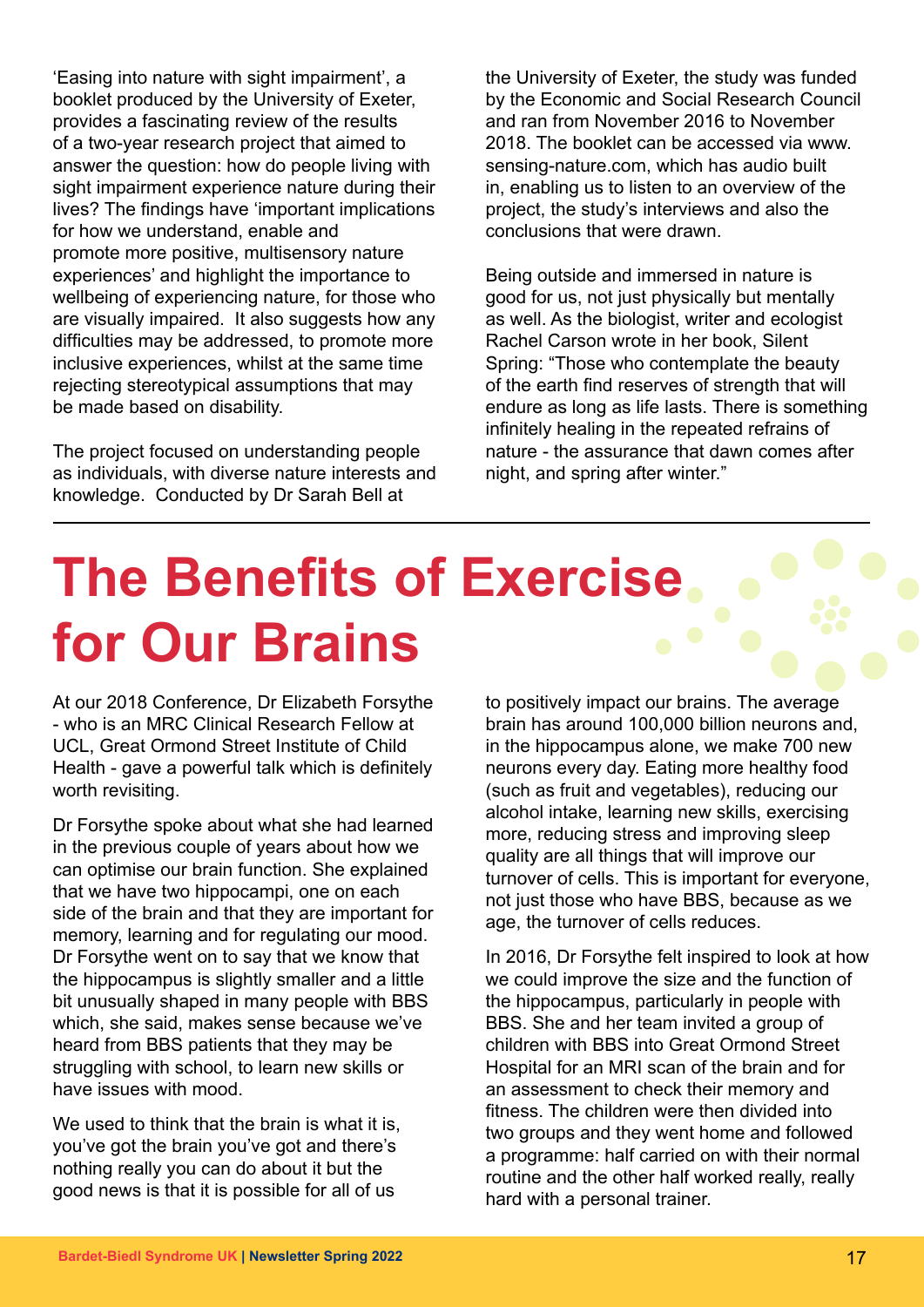The fantastic thing was that when they retested the children, they found big changes in the children who were fitter: they had better blood flow to their brains, they had bigger hippocampi and they were getting better at completing the memory game. What was particularly exciting about this was that, although the team already knew that you can improve the size of your hippocampus (and therefore improve your memory) through exercise, they didn't know that if you were born with a small hippocampus, you could still make a positive difference.

Another positive side effect that emerged from this trial was that lots of the participants said:

'I feel more physically confident, I feel more confident to take on sport, I feel more confident to go into a gym.' In particular this was true for the people who had embraced it as a whole family.

Dr Forsythe said, "The past two years have given me a real insight into the benefits of exercise and I think all of us recognise that it's really, really hard to make a significant lifestyle change. Anybody who has ever been on a diet knows how difficult that is, but it is possible."

The full audio recording of Dr Forsythe's talk can be downloaded from the BBS UK YouTube Channel – it is definitely worth a listen.

### **Couch to 5K**

**Taking up running can seem like a scary prospect, especially if you feel out of shape or unfit. NHS Couch to 5K will help you gradually work up towards running 5km in just 9 weeks.**

### **What is Couch to 5K?**

Couch to 5K is a running plan for absolute beginners. It was developed by a new runner, Josh Clark, who wanted to help his 50-something mum get off the couch and start running, too.

#### **How does Couch to 5K work?**

Probably the biggest challenge a new runner faces is not knowing how or where to start. Couch to 5K works because it starts with a mix of running and walking to gradually build up your fitness and stamina. Week 1, for example, involves running for just a minute at a time, creating realistic expectations and making the challenge feel achievable right from the start.

#### **Who is Couch to 5K for?**

Couch to 5K is for everyone. Whether you've

**Ross Gallagher taking part in the Tralee parkrun**

never run before or you just want to get more active, Couch to 5K is a free and easy way of getting fitter and healthier. If you have any health concerns about beginning an exercise regime like Couch to 5K, make an appointment to see a GP and discuss it with them first.

#### **What are the benefits?**

- Running improves your physical health.
- Running requires little equipment, but a good pair of running shoes that suit your foot type may help improve comfort.
- Running regularly will improve the health of your heart and lungs. It can also help you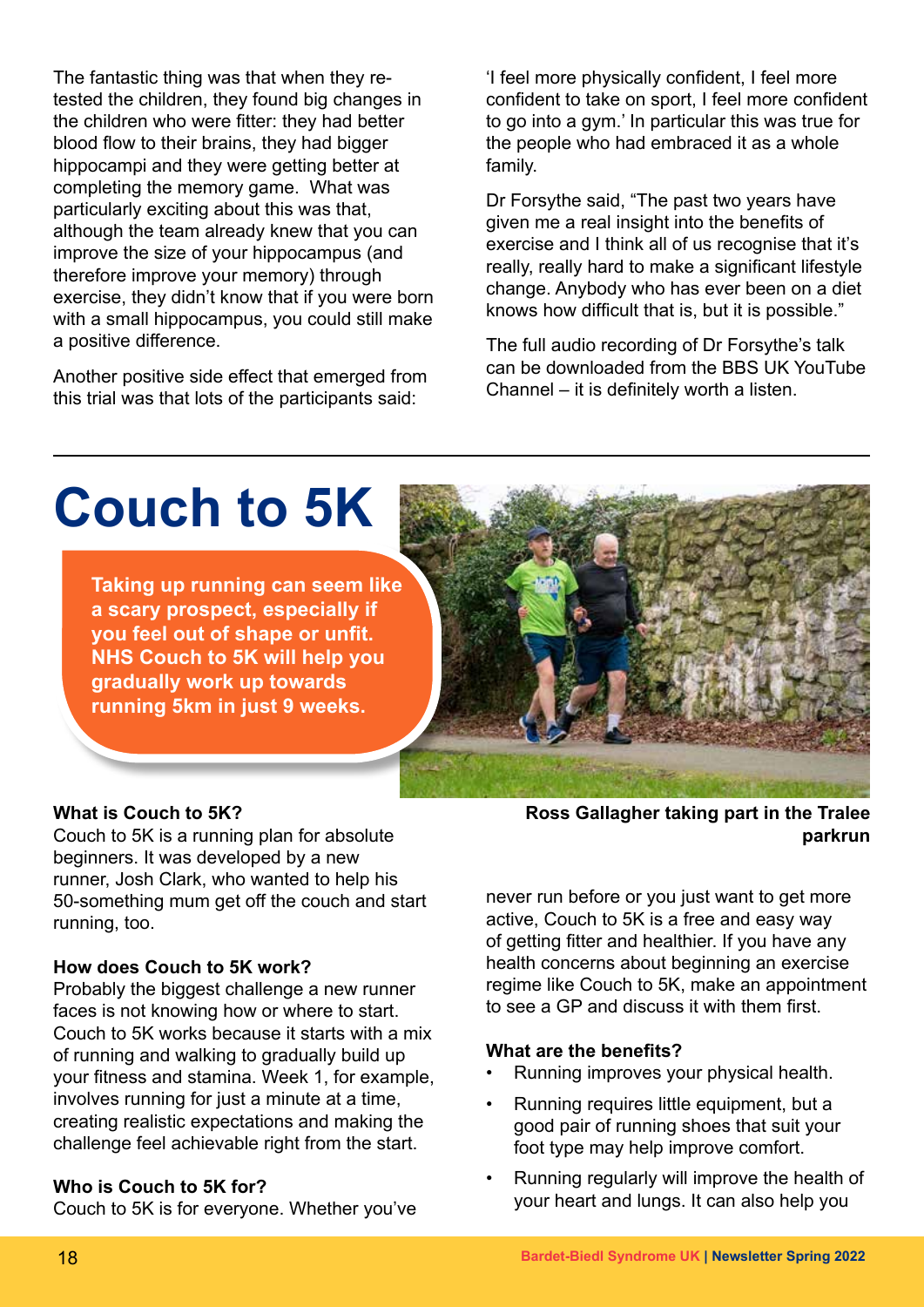lose weight, especially if combined with a healthy diet.

- There's evidence that running may help increase bone density in some people, which can help protect against bone diseases like osteoporosis.
- Running has mental health benefits. Taking on the challenge of Couch to 5K can help boost your confidence and selfbelief, as you prove to yourself that you can set yourself a target and achieve a goal. Running regularly can also be a great stress reliever and has even been shown to combat depression.

### **One You Couch to 5K app**

The One You Couch to 5K app gives you a choice of coaches to listen to as you run and also helps you to track your progress. You can be coached by celebrities including Jo Whiley, Sarah Millican, Sanjeev Kohli and Michael Johnson.

All of the information you need to get started can be found at: https://www. nhs.uk/live-well/exercise/get-runningwith-couch-to-5k/

Source: www.nhs.uk

### **Useful Resources**

### **VICTA**

Visually Impaired Children Taking Action (VICTA) supports children and young people who are blind or partially sighted and their families across the UK. If you are visually impaired and under the age of 29, or are the parent of a visually impaired child or young person then VICTA can help. VICTA also have an extensive events and activities programme: www.victa.org.uk

### **Metro Blind Sport**

A London-based charity; their aim is to open doors to sport for all vision impaired people, regardless of age or sporting ability. They have sessions throughout the year for archery, athletics, bowls, cricket, cycling, football, goalball, rambling, sailing, skiing, swimming and tennis: www.metroblindsport.org

### **British Blind Sport**

Enabling blind and partially sighted people to have the same opportunities as sighted people to access and enjoy sport and recreational activities in the UK: www.britishblindsport.org. uk

### **Accessible Gyms**

https://www.activityalliance.org.uk/get-active/ inclusive-gyms

### **Mencap Sport**

https://www.mencap.org.uk/about-us/what-wedo/mencap-sport

### **Paralympic Sport**

https://parasport.org.uk/

#### **Special Olympics GB**

https://www.specialolympicsgb.org.uk/

### **UK Sports Association for People with Learning Disability**

http://www.uksportsassociation.org/

#### **Disability Sports Northern Ireland**

https://www.dsni.co.uk

#### **Disability Sport Wales**

https://www.disabilitysportwales.com/engb#cookieConsent

#### **Scottish Disability Sport**

https://www.scottishdisabilitysport.com/

This NHS website https://www.nhs.uk/live-well/ exercise/get-active-with-a-disability/ has a long list of different sports that are available to people with disabilities, ranging from archery, rowing, cricket, karate and football; to goalball, golf, fencing, sledge hockey and snowsports.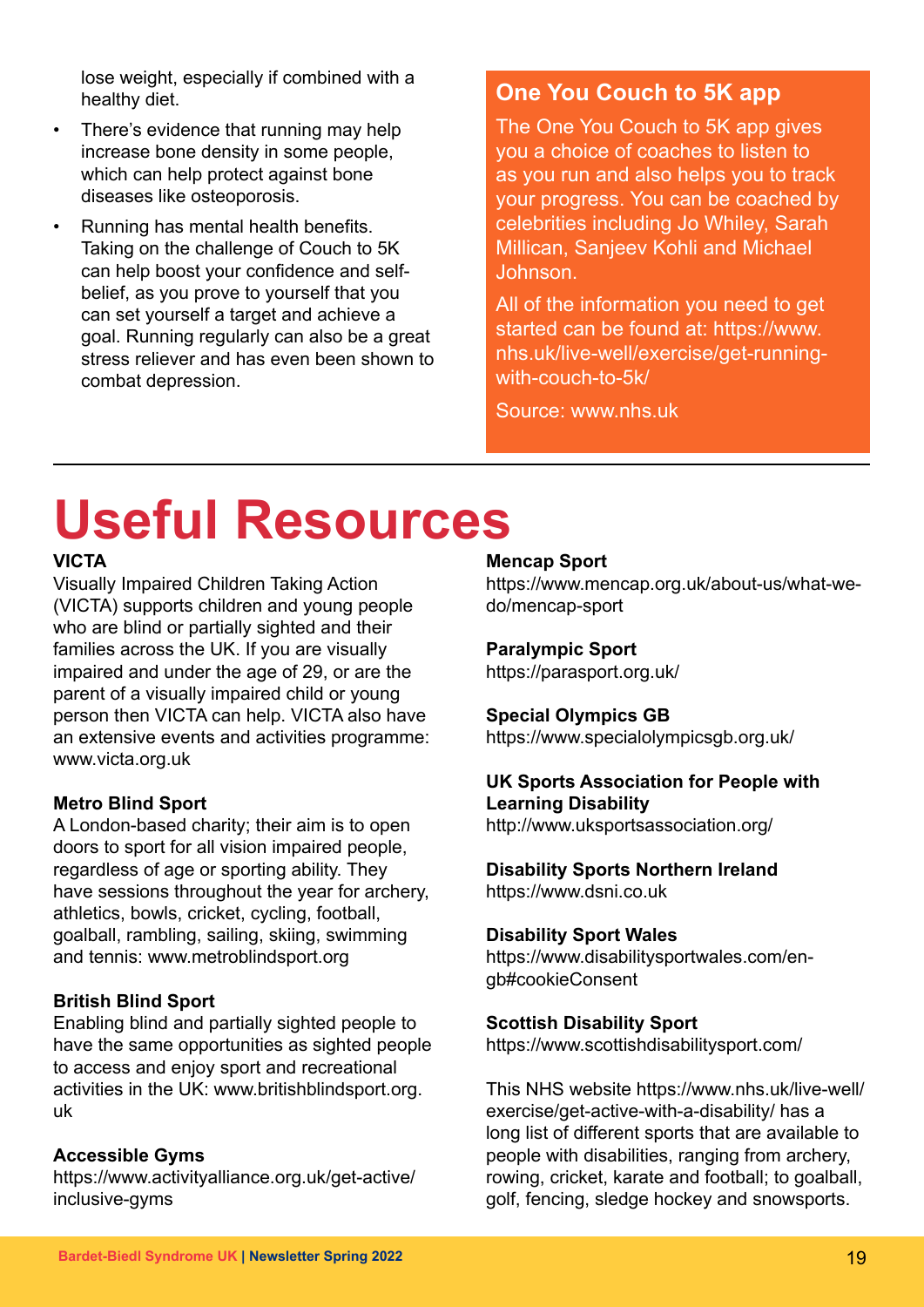### **A Personal Perspective: Eesa**



Eesa, aged 9, has been training alongside his brother, Ismail, at their local outdoor sports centre, with the support of a personal trainer called Marek. When he grows up, Eesa wants to be just like his hero, The Rock (Dwayne Johnson.) The Rock has inspired Eesa to eat healthily, including lots of fruit and salads, and to drink plenty of water. Eesa allows himself one day off each week, when he enjoys a takeaway but no fizzy drinks. Eesa's favourite activity is tyre-flipping because it makes him feel strong afterwards.

Eesa loves competing with his brother, who is 22 years old. Eesa is very motivated to continue with his training and is particularly looking forward to training outside again, when the weather improves.



When he is older, Eesa would like to buy his own gym; he is a real advocate of the physical and mental benefits of exercise and would like to encourage other young people to have a go at it because he believes that they will experience positive results from doing so.



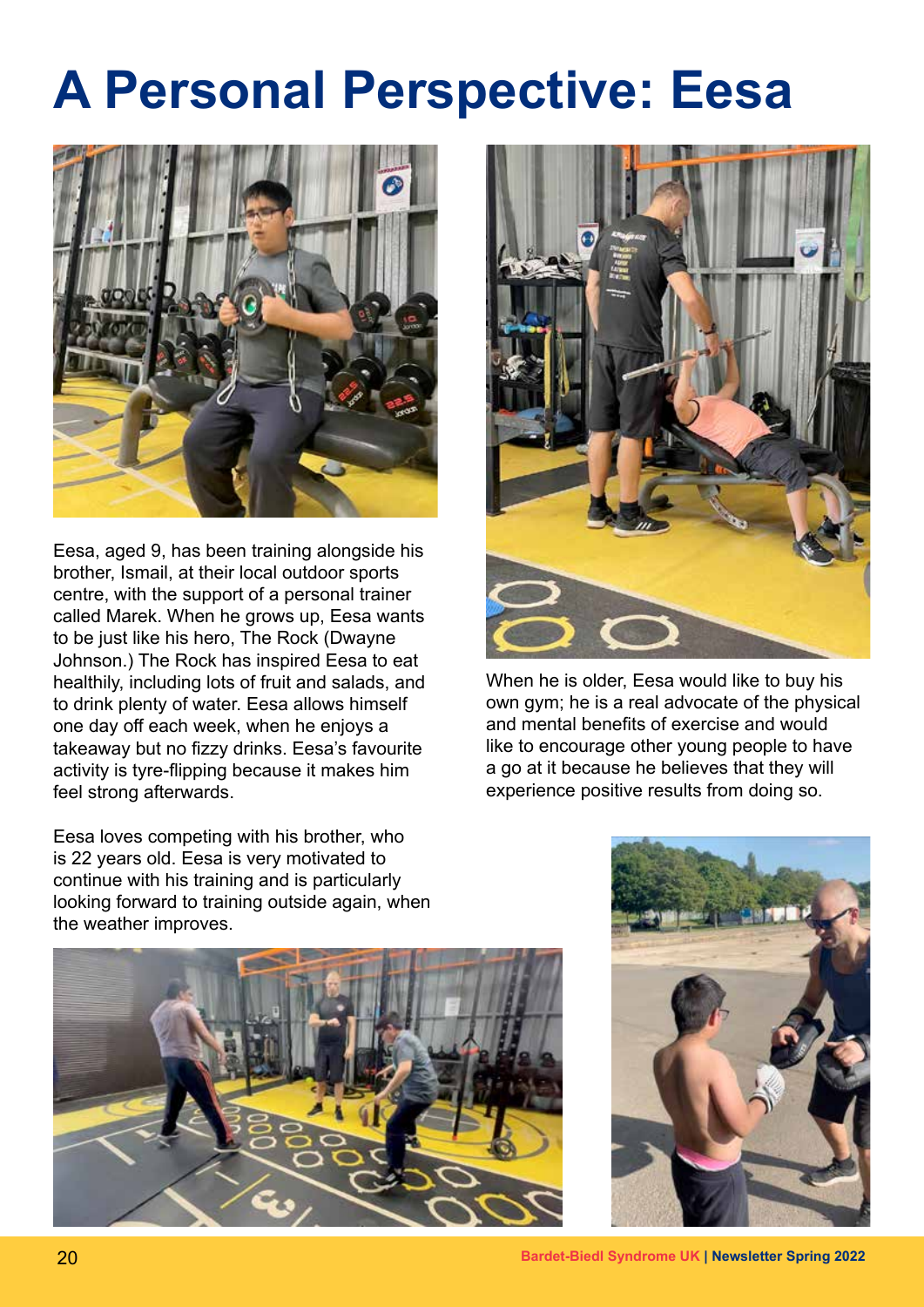## **My Love Affair Starts With the Orbit**

**Emma May**

I really enjoyed the conference in 2021. I had not been to one for a while (I always listen to the conference report) and being able to access it on Zoom was fantastic. I enjoyed all of the presentations, but I was very upset that the lovely lady from the RNIB did not mention the Orbit. Yes I do have four smart speakers and they have changed my life, however, I love my Orbit too and when I mentioned this after the conference, Tonia (BBS UK) asked me to write an article, so here goes.

Orbit is a refreshable braille display that can either be linked to a computer or used as a stand-alone with an SD card. The literature does say that you can read Kindles on it, but I haven't managed that yet; I think I need another tablet, which is something for the future. One of the fantastic benefits of the Orbit is how convenient and portable it is – it can be quickly slipped into a pocket or a handbag, meaning that you can easily use it outdoors.

I had first seen a refreshable display device back in 1990, but they had always been way out of my league. However the price of the Orbit made me very excited as it isn't too high and I started saving. In the spring of 2020 I found out that the RNIB was giving away Orbits and I got my hands on one. After a little while, I did manage to break the charging point, but I loved it so much that I decided to buy another one. This device is definitely a game changer for fast braille users. I wondered how they had managed to cut the price so much and I was told that they took the technology that mobile phones use to vibrate, in order to make the pins go up and down.

The Orbit is small, portable, not too loud,



**Emma May with her great nephew**

and you can make the refreshing cells change at your own speed by using the up and down button. The battery life is quite long too. I get the books in two ways. The RNIB sent me an SD card containing two thousand books and I also download books from the RNIB readers services website to my Mac and then copy and paste them on to the card through a card reader. Having enjoyed braille for over thirty years, to have so many books to dip in and out of is a game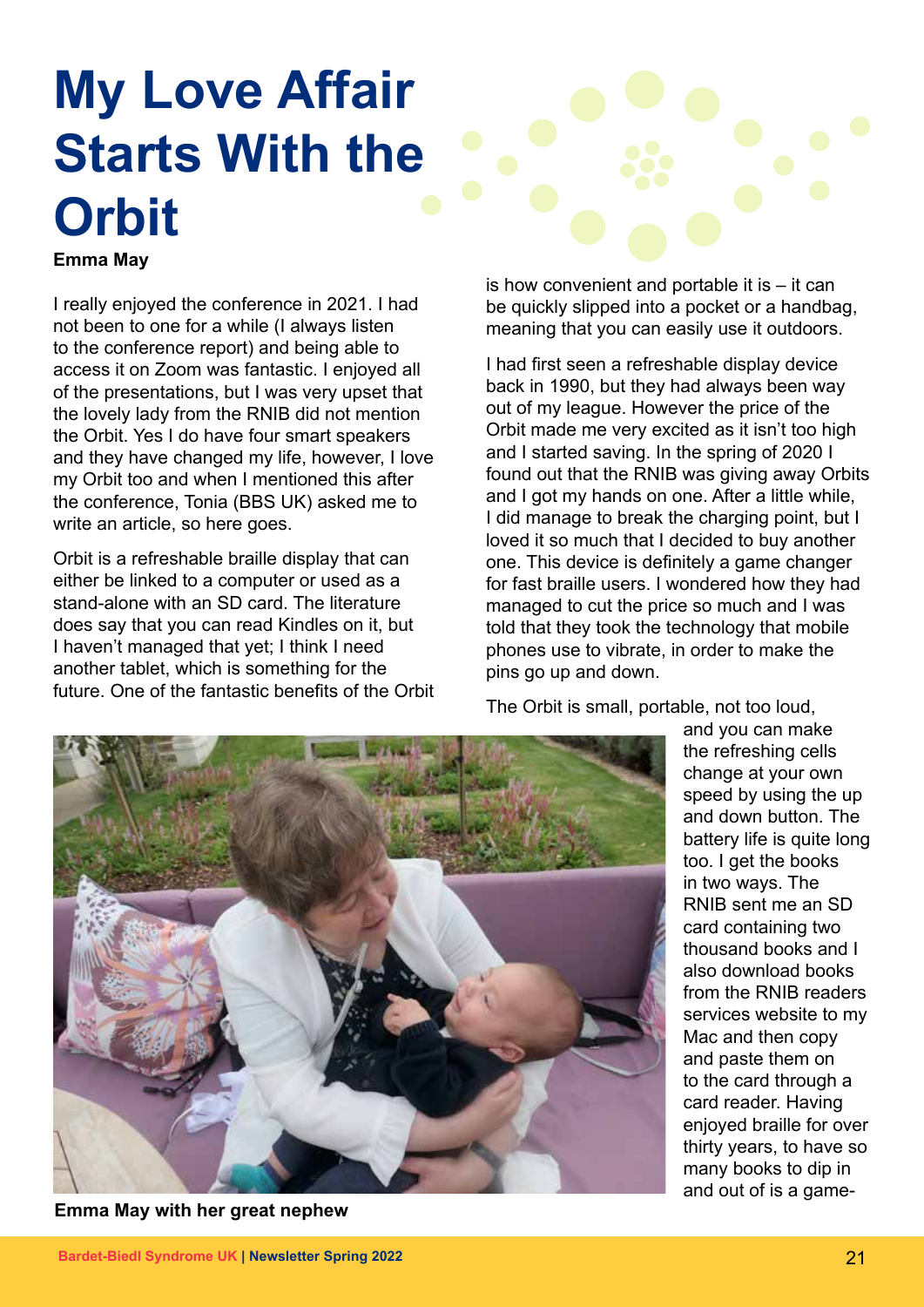changer for me. The technology is so good that if you close a book, it remembers the place and you can return to the same place at a later date.

I also want to talk about my experience with the Mac computer. I bought it three years ago after a lot of soul searching. I found it very hard to get training with Jaws (screen reader software) so found the thought of re-learning a new speech system extremely daunting. My brother found MacForTheBlind in the States and, after emailing them, I finally decided to buy a Mac. After the wonderful manuals I managed to buy from the MacForTheBlind website, I've not looked back; I surf the net, email people all over the world on Google groups, listen to Apple books, and use Zoom if someone sends me the link. I used to be able to Face Time but, since the last upgrade, I have found this more difficult but I'm sure I will get the hang of doing it again. I have found that some Apps do not work on the Mac so, if I was doing it now, I would buy an iPad with an external keyboard instead.

### **Getting out and about**

I have been lucky to have Direct Payments for five years. This is to pay for more exercise. First of all I visited the local gym once a week, but after I finished shielding I didn't want to do that. So I now go with my PA for walks in the countryside. We usually do about two to three miles a week and she is great at making sure I get the full experience, explaining the scenery and showing me trees and other things. One week, she found a large piece of twisted ivy that we carried a mile and a half back to the car for my mum to make an art installation in the garden.

BBS UK told us all about Direct Payments and encouraged us to go for it and it has been wonderful for me. Sometimes the paperwork is a bit complicated but a charity deals with all of that for us. Sometimes we go for coffee and 'naughties' but not too often. My PA also helps me to buy birthday cards and things for my mum, so that my mum doesn't have to stand outside the shop and wait for me, like she did before.

Being able to walk so far is largely down to

some amazing shoes I found online. The company is DB Wider Fit shoes and they have shoes for every occasion. I got the shoes for my niece's wedding and they were so lovely and comfortable that I smiled to myself as we walked down the line of ladies who were all complaining about their high heels killing their feet and there I was, the one with funny feet, not hurting at all!

I also have a cane that helps with rougher ground. It isn't too good at picking up small steps so my guide needs to be aware, but my mega PA is getting as good as my mum at this. I guess the ball on the end of the cane is about five or six inches across and flows over bumps. I saw it as an advert on RNIB and thought it might be a bit of a gimmick, however, I love it. You do need to have a dedicated cane for it and then a separate cane for your road work.

Well I know this is a long article but I had a lot to cover and I've tried to be as concise as I can. If anyone wants to contact me, please get in touch with BBS UK and they will put you in touch with me.

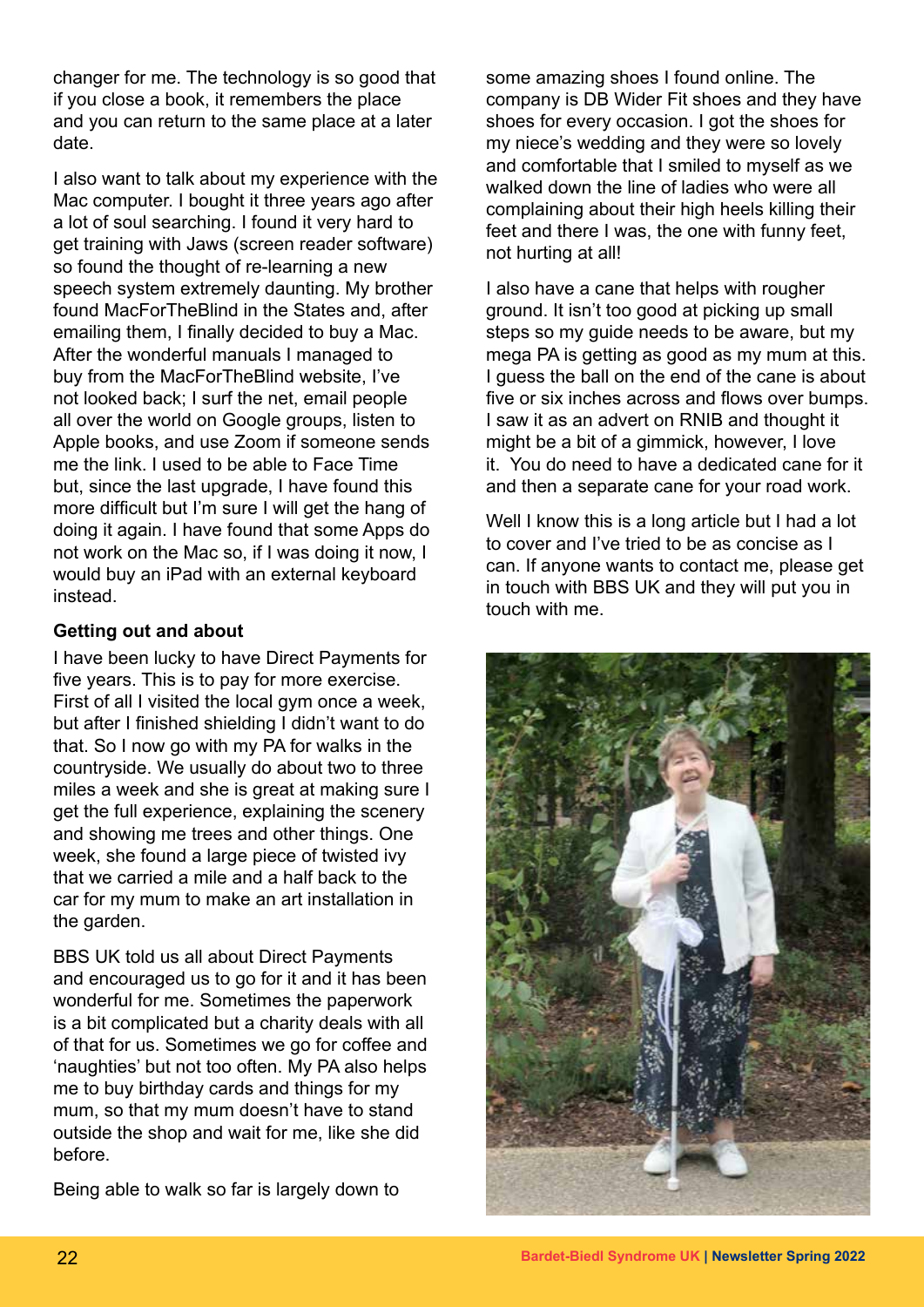**Hi, my name is Laura and I have been recently appointed to the role of BBS UK Assistant Patient Liaison Officer, for patients and families attending BBS Clinics at Birmingham Children's Hospital and Queen Elizabeth Hospital, Birmingham.**



In 2005, I completed a degree in Digital Media at Wolverhampton University; this was followed by a career working freelance on various media projects around the UK. To develop my knowledge and understanding of children's wellbeing in education, I worked in mainstream schools and became involved in supporting children and families with specific needs. During lockdown 2020, I completed an NVQ Level 2 in Counselling.

I live in Birmingham with my partner, Paul and three children, Eva, Annie, and Leo. I enjoy visiting new places and going on outdoor adventures such as canoeing, rock climbing and cycling. I am at my happiest when I am outside, walking my Cocker Spaniel, Buck, with my family and friends. I have really enjoyed getting to know many of you over the past few months, and I am hoping to meet you all very soon, during clinic days and events arranged by BBS UK.

**Hi, my name is Shirin; I joined BBS UK in August 2021 as the Assistant Patient Liaison Officer for the clinics we run at Great Ormond Street Children's Hospital and Guys & St Thomas's Hospital, both in London.** 



I am a qualified Social Worker and, since graduating, I have worked within the charity sector as a social worker supporting

Introducing... **Vulnerable adults, carers, and families from** BAME communities. In 2018 I returned to university and gained an MA in Post-Qualifying Professional Practice, working with universities to improve their standards in social work education.

> Since joining BBS UK, I have really enjoyed my role working within the clinics and as part of the Advice Service. Every clinic I attend is a new learning experience and I feel that it is the favourite part of my job.

In my spare time, I enjoy going for long walks with my friend to try out Indian Karak Chai at local tea shops. We often walk 6-8 miles at a time. I also enjoy watching TV. I love horror movies but then I have to sleep with the light on!

I'm looking forward to meeting you all soon.

**Hi there, I'm Léonie and I joined BBS UK in November as the Admin, Engagement & Events Coordinator.** 

I've had a varied career, working with children, teenagers



and adults within a range of contexts including community engagement, events, teaching, training, volunteer management and fundraising.

I live in Shropshire and love running in the woods or getting out into the hills on my mountain bike. I also play rounders and 7-a-side football. One of my favourite things is being part of a community pop choir; as someone who can't sing, I never thought I would 'perform' in charity concerts! I love being outside, going camping with my friends and walking on the coastal paths in Pembrokeshire and Cornwall.

I'm really enjoying learning about the great work that BBS UK does and am looking forward to meeting as many of you as possible at Conference in September.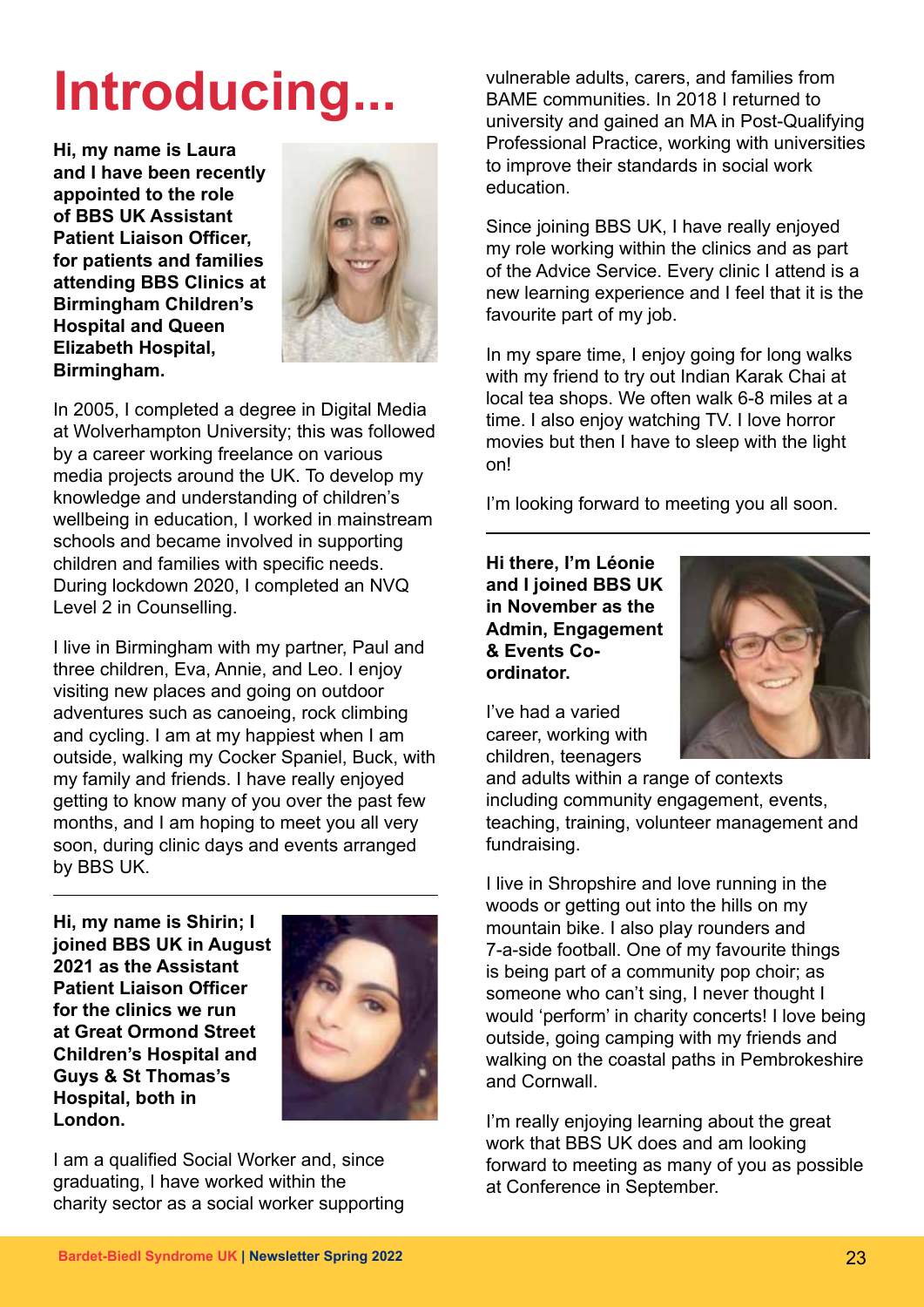## **A Review of BBS Research: 2021**

**Tim Ogden,** President, Bardet-Biedl Syndrome Family Association (USA) **Tonia Hymers,** Service Manager, Bardet-Biedl Syndrome UK

### **General Research Relevant to BBS Therapies**

One of the most exciting possibilities for BBS treatment is gene therapy. The gene therapy landscape has changed considerably in the past few years and there have been important advances in one of the key technologies (CRISPR) that makes developing gene therapy for very rare diseases viable. Several gene therapies have been approved for patients in the United States, most notably for Leber Congenital Amaurosis (LCA), a genetic cause of retinal degeneration, and in the UK in March 2021, NICE approved a life-changing gene therapy for treating spinal muscular atrophy, making it the most expensive treatment ever approved by NICE.

### **Gene Therapy: BBS**

As reported in 2021, Professor Phil Beales launched Axovia Therapeutics, with the aim of advancing gene therapy programs for treating early onset blindness and severe obesity in BBS. Axovia's novel gene therapy utilises an adeno-associated virus to deliver a functional copy of the faulty BBS gene in key tissues. In mouse-model preclinical studies, the novel BBS1 gene therapy modified the underlying disease of BBS, rescuing vision loss by halting retinal degeneration, stopping BBS induced weight gain and the development of obesity. Professor Beales will provide an update of progress at the BBS UK Conference on Saturday 10th September 2022.

### **Retinal Implants**

One of the limitations of gene therapy is that it's highly specific. Not only does gene therapy have to be developed specifically for BBS, but it has to be developed for each BBS gene. However, there are other approaches

to treating blindness that are making huge progress, and apply to anyone with retinal degeneration regardless of the cause. Examples of this are retinal implants and, more recently, brain implants. There are also many studies being performed world-wide to look at various pharmacological compounds that can be taken to slow the rate of retinal degeneration.

Retina UK report that there are 'currently at least four microchip devices that are being developed and have been implanted in human eyes', however there are limitations; they are currently only available privately and are limited to restoring a basic functional sight, for example the outline of a large shape but not the ability to read. Retina UK also report that 'multiple research centres around the world are conducting tests on different versions of a retinal prosthesis and are continuously developing improved devices', which is really encouraging. Research is also developing into technology that stimulates the optic nerve or the brain directly.

### **New Basic Research on BBS**

There were several important new basic BBS research papers published in 2021. While we have learned an enormous amount about BBS since the discovery of the initial genes, there are still plenty of things we don't understand, including why mutations in BBS genes lead to the specific symptoms of BBS.

As a reminder, all BBS genes code for proteins that are associated with primary cilia, which is a part of the cell that is important for sending and receiving messages from other cells. At last year's BBS UK Conference, Professor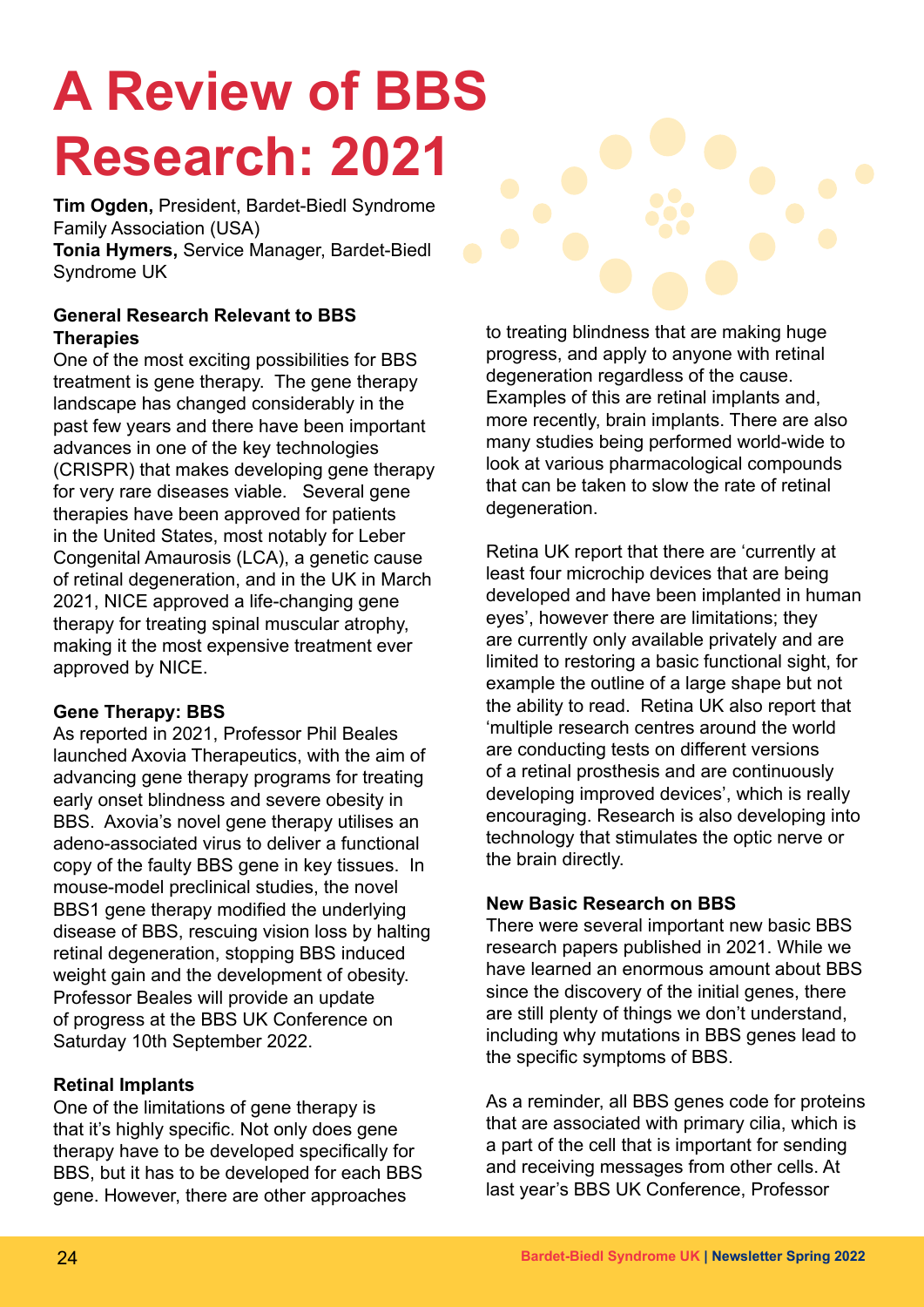Helen May-Simera updated us on her work investigating ciliary signalling mechanisms in kidney cells. The work of Professor May-Simera has shown that in BBS, dysfunctional cilia send out the wrong signals, resulting in incorrect reactions in the receiver cells.

Understanding all of the ways that cilia are involved in sending and receiving messages can help connect the dots on symptoms, but also suggest new avenues for possible treatment of certain symptoms. For example, Rhythm's obesity drug, Setmelanotide, works by boosting a certain type of signal associated with feeling full.

Dr Seongjin Seo, Dr Val Sheffield and Dr Ying Hsu produced an interesting paper in 2021 that helps to explain some of the underlying mechanisms that lead to BBS symptoms. Many of the BBS proteins come together to form something called the BBSome, a group of proteins that move 'packages' into and out of cilia. When there's a mutation in one of those genes the BBSome doesn't get assembled correctly and that affects how it does its job. Dr. Hsu, Dr. Seo and Dr. Sheffield demonstrated that photoreceptor cells act a bit differently to some other types of cells, depending on how the BBSome is impaired, and further, that the specific gene that is affected can change how well the BBSome works in photoreceptors. This is a promising avenue of research that can potentially help us to understand the varying patterns of vision loss that are specific to BBS.

In another paper, Dr. Hsu and Dr. Sheffield, along with many co-authors, studied brains from mice with BBS. They found that loss of BBS protein function leads to changes in the types of brain cells that the mice develop, which specifically affects how well the mice make 'fear memories.' This paper is important because it starts to help us understand the connections between cilia and learning differences in people with BBS.

#### **Clinical Research on BBS**

These discoveries in basic research about BBS are very encouraging because they lay important groundwork for future advances in treatment and therapy. There has also been

some research that's useful right now: clinical research on how BBS affects sleep.

One of these papers is based on data from CRIBBS and the BBS Center of Excellence at Marshfield. The team at Marshfield documents that people with BBS sleep less than recommended, especially those who have less physical activity. Since quality sleep is so important for so many other aspects of health, it's a reminder that daily physical activity is especially necessary for people with BBS. Separately, a team led by Dr. Helene Dollfus in France found that about 15% of the people with BBS who they evaluated had sleep apnoea, even though they didn't report common symptoms, like daytime sleepiness and poor sleep. The bottom line is that obvious signs of sleep apnoea may not be enough to identify sleep irregularities for people with BBS, and if there is suspicion of sleep apnoea, further testing such as a sleep study should be undertaken.

All in all, it was a very productive year for BBS research. We hope you are encouraged to know that progress is being made every week, and that a variety of researchers around the world are continuing to add to our knowledge of BBS and chart the path to our ultimate goal: effective treatment for all people affected by BBS.

#### **Clinical Registry Investigating Bardet-Biedl Syndrome (CRIBBS)**

CRIBBS is a BBS registry maintained at Marshfield Clinic in the United States, funded by the Bardet-Biedl Syndrome Family Association and currently led by Dr Bob Haws. Its aim is to promote scientific efforts to improve healthcare for individuals affected by BBS. CRIBBS has over 675 participants from across 40 countries and is growing. BBSFA President, Tim Ogden says, 'building and maintaining CRIBBS is a top priority of the association. There's nothing we could do to have a greater impact on research and treatment development.' For more information about CRIBBS and some of the research that has developed as a result, go to www.bbsregistry.org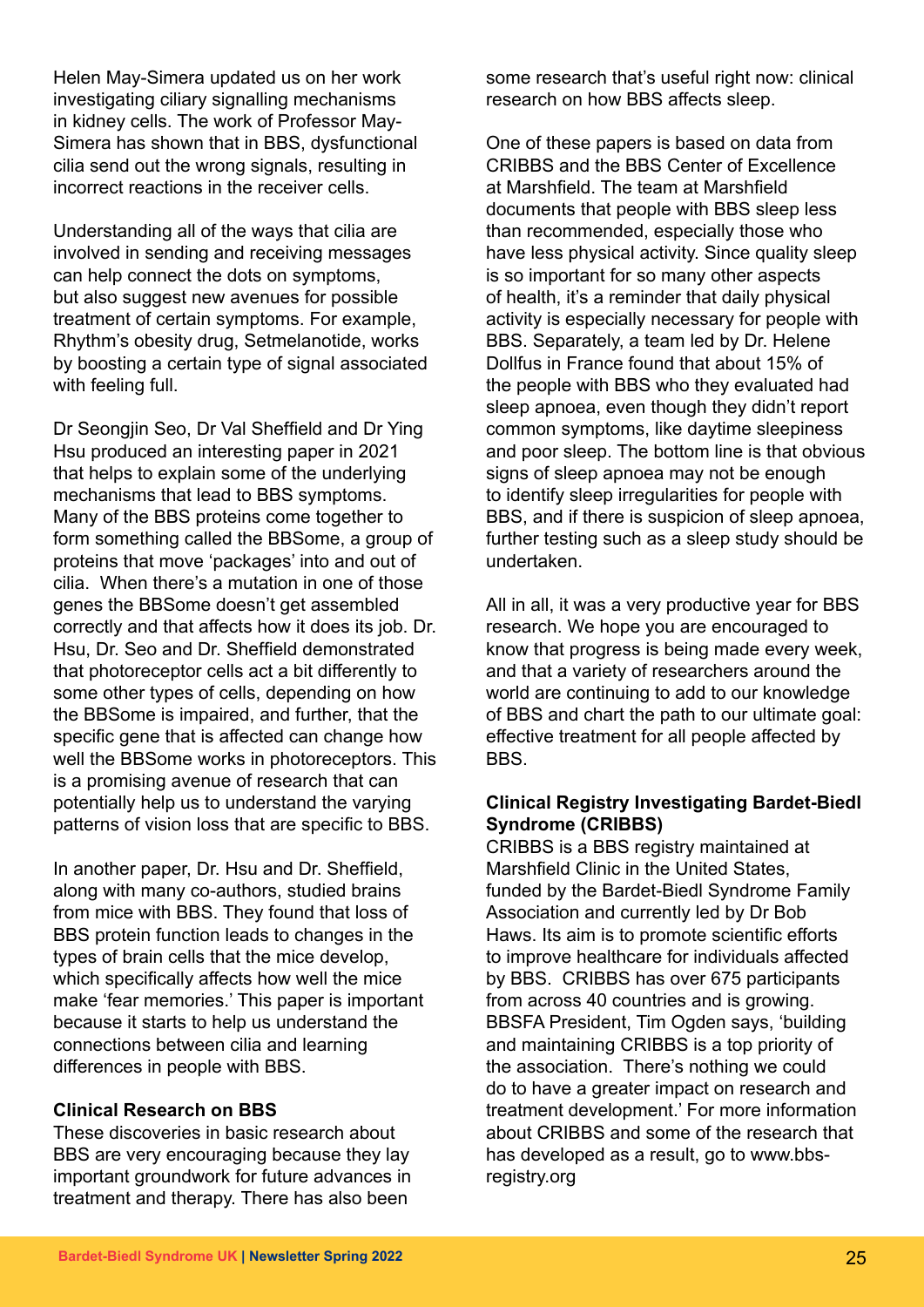### **Birmingham Sight Village: Information & Technology Event 2021**

Birmingham Sight Village took place over two days on 17th and 18th August 2021 at Queen Alexandra College, Birmingham. Myself (Rachael Foley) and my fiancé, Richard Zimbler, attended on 17th August.

After meeting friends at Birmingham New Street train station, we travelled in a taxi to the college wearing face coverings. Once at the college we were met by members of the Sight Village team, who registered us; we were shown where the hand sanitising stations were and allocated a member of the team to guide us around the event.

The stalls that were available for us to visit were:

- Advantage Carbon Fibre Canes (QAC)
- All Formats Transcription Services
- Associated Optical Limited
- Bristol Braille Technology
- Computer Room Services
- Dolphin Computer Access Limited
- Enhanced Vision Europe Limited / Optelec
- Focus Birmingham
- Guide Dogs
- HumanWare
- Orcam UK Limited
- Queen Alexandra College (QAC)
- Retina UK
- RNIB
- Seeing Solutions
- Sight and Sound Technology Headline Sponsor
- Synapptic Limited
- VisionAid Technologies Limited

The event was smaller than normal due to covid but meant that it was easier to access



and the covid measures that were put in place made us feel safe around a large number of people.

Richard and I found the event really useful, both being registered blind and living with BBS. All exhibitors were very helpful and from attending the event we were able to purchase computer software, try out other technology devices/products, network with other service users who are living with a sight impairment and get updated information on a number of services that can support us in our day to day lives and with living independently.

Both Richard and I would highly recommend attending a Sight Village event to anyone living with sight loss, their carers, parents, family and friends and professionals. For more information about future Sight Village events and for dates in 2022 please visit www.qac.ac.uk



26 **Bardet-Biedl Syndrome UK | Newsletter Spring 2022**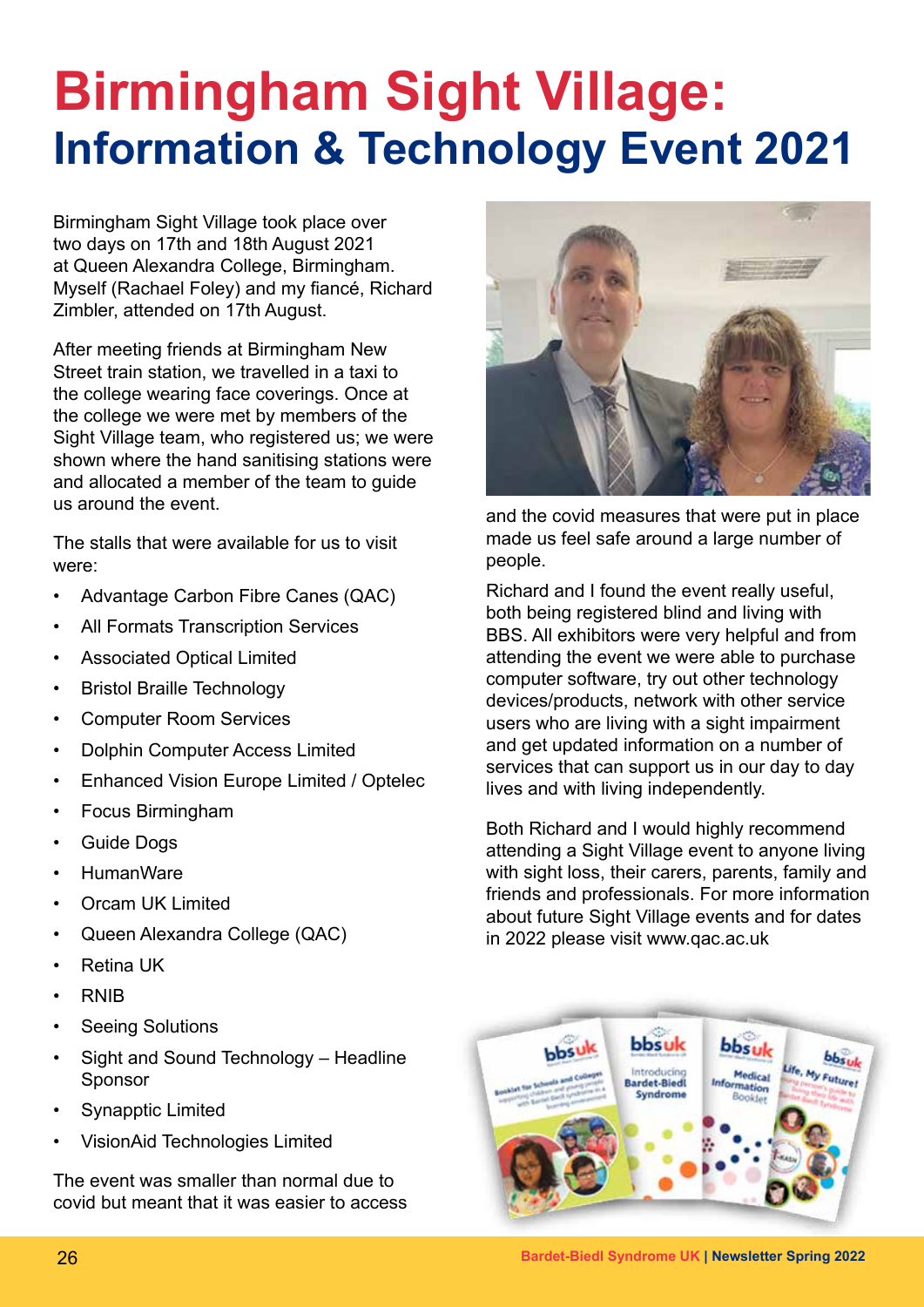### **IT Equipment Fund Success!**

Last year, we launched our IT Equipment Fund in response to an increasing need for people to access services through means of digital technology. Whether that be accessing online education and healthcare, paying for services online, interacting with social media or simply talking to a friend or family member over a video call. Members were asked to contact the Charity team to discuss how BBS UK could offer both practical and financial help with purchasing devices such as laptops, desktops and I-pads.

To date, the Fund has supplied 8 devices to BBS UK members, working alongside their families in order to source the most suitable pieces of equipment for them. Following a recent survey, the feedback we received indicated that all of the recipients have benefitted greatly from their new kit; members have stated that they feel far more connected with their friends, and also with other members of BBS UK. The equipment has also had practical benefits, enabling people to access online clinics, as well as other medical and

**BBS Global Day** 

The first BBS Global Day was held on 25th September 2021.

BBS Global Day was a co-operative effort that was co-ordinated by BBS International, with support from the family organisations in France, Italy, the Netherlands, the UK (BBS UK) and North America (BBSFA). The aims of the day were to come together as an international BBS community to raise awareness, raise funds and to promote research.

The family associations, including BBS UK, worked with Axovia Therapeutics to produce a series of short film clips which were shared widely on social media. Our thanks go to Axovia and those members of the BBS

social meetings. The overall outcome has been that people generally feel much happier now that they have their IT equipment.

Dogan is one member who has benefitted from the scheme and, following his



application, he was allocated a laptop. Since Dogan received the laptop, he has been using it to get in contact with his friends, to access television and online entertainment and he is planning to use it for his next virtual clinic. Dogan commented, "I can access information more easily, compared to using my phone. I can connect with people more and make more friends on Facebook. I feel happier and more connected with my friends." This is a great outcome and is exactly why we established the Fund.

If you feel that you would benefit from applying to the IT Equipment Fund, please contact Shirin at shirin.memi@bbsuk.org.uk



community who featured in the film clips.

We are now looking ahead to BBS Global Day 2022, the date of which is yet to be confirmed. By joining together as one BBS community, we are stronger and louder. Together we can improve awareness and understanding of BBS at a global level; the support and resources that we share with each other will ultimately benefit us all.